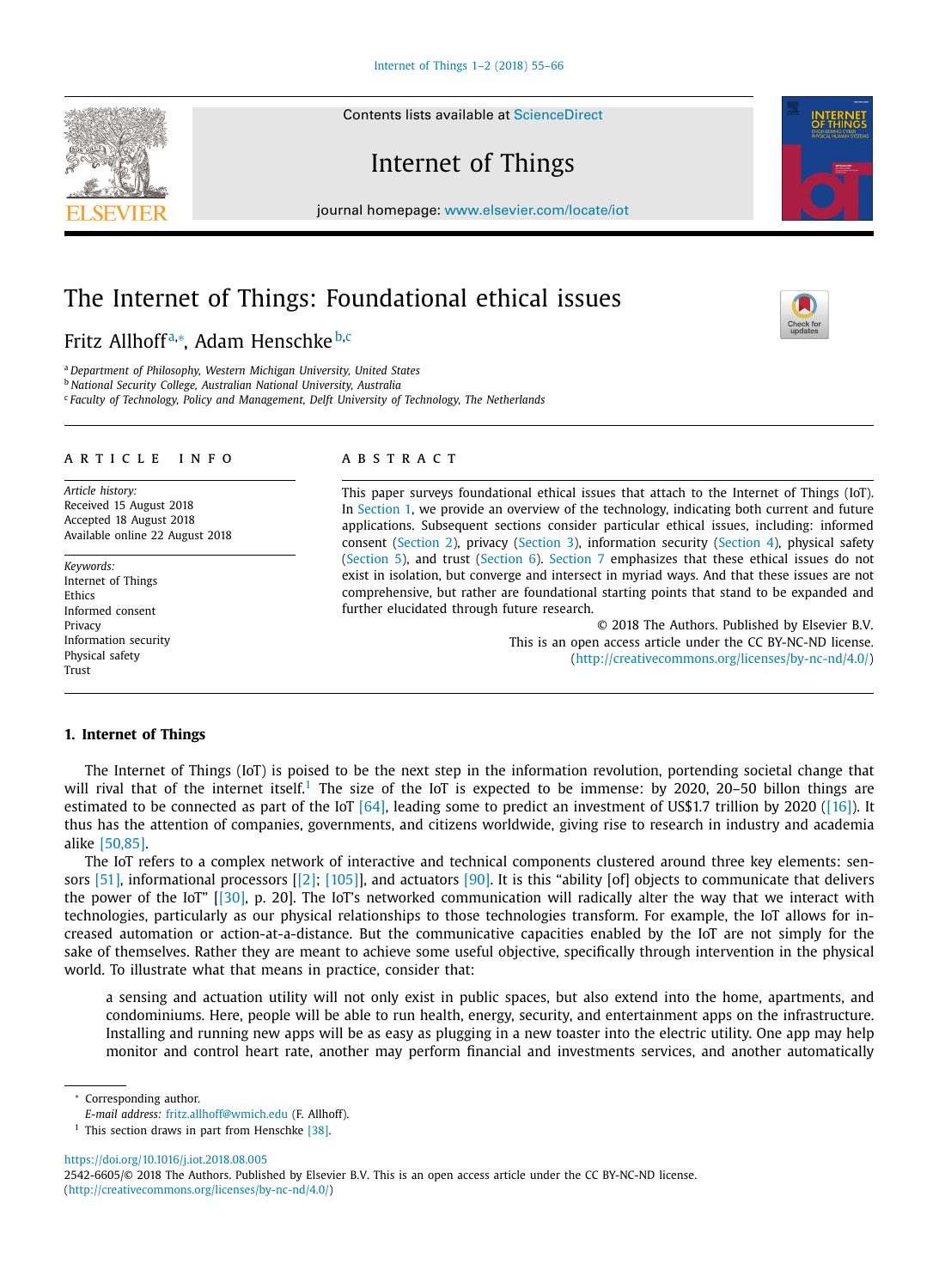ordering food and wine, or even predicting an impending medical problem that should be addressed early to mitigate or even avoid the problem  $[90]$ , p. 4].

In this regard, the IoT's informational and communicative functions have direct physical impacts.<sup>2</sup> Worryingly, this duality manifests novel pathways for malicious attacks. Indeed, a physical target accessible through cyberspace is more preferable for attackers than one that must be physically accessed, since the attacker would not need to incur the expense or risk of physical access [\[43\].](#page-10-0) As we discuss in Sections [4](#page-4-0) and [5,](#page-6-0) this informational insecurity has implications for physical safety as well.

While it seems uncontroversial that we should follow the U.S. Department of Commerce's recommendation "to support a stable, secure and trustworthy IoT environment", the word "ethics" is conspicuously absent from their analysis [\[67\].](#page-10-0) This is especially noteworthy given the general consensus that the security of the IoT is worryingly underdeveloped [\[78\].](#page-10-0) In other words, we simultaneously have an informationally insecure IoT, without a corresponding emphasis on what that means from an ethical perspective. Unfortunately, this is not a terribly novel situation in which to find ourselves with regards to emerging technologies: the ethics *often* lags behind the technological innovation [\[3\].](#page-9-0) And that is true even if "ethics" is construed broadly, comprising not just what might be the philosophical dimensions, but also the policy and legal components; call this approach more broadly "normative" if "ethics" seems too narrow.

To be sure, there has been significant work in the ethics of emerging technologies more generally [\[3,15\].](#page-9-0) But this is too broad as it does little to identify the novel features of the IoT in particular. And much of that work just attaches to fairly abstract discussions, say as relates to the precautionary principle; this principle invites us to consider broad targets, like risk and uncertainty, without a particular operational context  $[3]$ . So, while acknowledging that things like risk and uncertainty matter, it is hard to gain traction on some specific domain unless we take a deeper dive. There has also been substantial work on the ethics of nanotechnology  $[6-8]$ , which provides a useful model for thinking about the IoT-insofar as it is a fairly new, technologically-empowered discipline. But, as we will see, the IoT raises a host of its own issues and therefore deserves a dedicated forum.

And so this paper aims to articulate what those issues are, as well as some ways to begin to think about them. As with all futures-related work, a healthy dose of humility is needed: some of the details will be wrong, and the technological evolution will meander in ways that had not been predicated. But even if we try to separate what we know from what we don't know, the latter comes in two important flavors, "known unknowns" and "unknown unknowns":

[A]s we know, there are known knowns; there are things we know we know. We also know there are known unknowns; that is to say we know there are some things we do not know. But there are also unknown unknowns—the ones we don't know we don't know. And if one looks throughout the history of our country and other free countries, it is the latter category that tend to be the difficult ones [\[24\].](#page-9-0)

However, the existence of "unknown unknowns" need not paralyze us, either. Rather, we can focus on near- and midterm issues, which are more predictively tractable than long-term issues. And many of these do not have to be uncritically hypothesized: they are already in front of us. In the remainder of this paper, we will therefore try to survey those that are most readily applicable to the IoT. It is important to note from the outset, though, that these issues do not separate as neatly as would be convenient: they intersect with each other in all sorts of ways, ranging from the simple to the complicated.

The issues that we discuss in the ensuing sections were chosen for two principal reasons. First, we consider them to foundational in the sense that they underlie many other ethical issues that are likely to develop. Second, they have been explored in other contexts, and so there is a wealth of other thinking on which to draw for our analyses. For example, informed consent [\(Section](#page-2-0) 2) and privacy [\(Section](#page-3-0) 3) have a long history in medical ethics, as well as other domains that trade heavily on shared data. Informational security [\(Section](#page-4-0) 4) and safety [\(Section](#page-6-0) 5), by contrast, are less at home in the medical ethics literature, but have received extended treatments in literatures on internet ethics and robotics. Trust [\(Section](#page-7-0) 6) frequently appears in literatures relating to governance, regulation, and oversight. With regards to organization, we have structured the discussion to start with informational concerns, particularly those derived from sensors and data gathering (cf., informed consent and privacy), to then move to communications (cf., informational security), actuators (cf., physical safety) and decision-making (cf., trust).

Finally, we want to emphasize that this approach is meant to be pluralistic and open. By "pluralistic", we mean that there are a range of ethical issues relevant to the IoT. Furthermore, these issues should not be taken in isolation. While we have organized the paper around the aforementioned five issues, we want to stress that they overlap and intersect in myriad ways. Trust, for example, is as relevant to privacy as privacy is to trust. By "open", we mean two complementary things. First, we are open to the idea that this ethical inquiry can—and indeed should—be carved up differently by different people pursuing different purposes or explanatory priorities [\[\[37\],](#page-9-0) pp. 174–75].<sup>3</sup> Second, we intend for this paper to *begin* or, in some regards, to *continue*—a critical exploration of the IoT's ethical dimensions. This will hardly be the last word, nor

<sup>2</sup> Moreover, there is a tension between the informational and physical "spaces". On the one hand, informational accessibility is important to *reduce* physical risk—if the device has problems or needs updates, physical safety could be promoted through, for example, remote access. However, informational security is important to *increase* physical safety—in order to prevent malicious hacking, informational access needs to be restricted and controlled. See Henschke [\[38\]](#page-10-0) for more discussion.

<sup>&</sup>lt;sup>3</sup> For other approaches, see, Popescul and Georgescu [\[71\],](#page-10-0) AboBakr and Azer [\[1\],](#page-9-0) and [\[38\].](#page-10-0)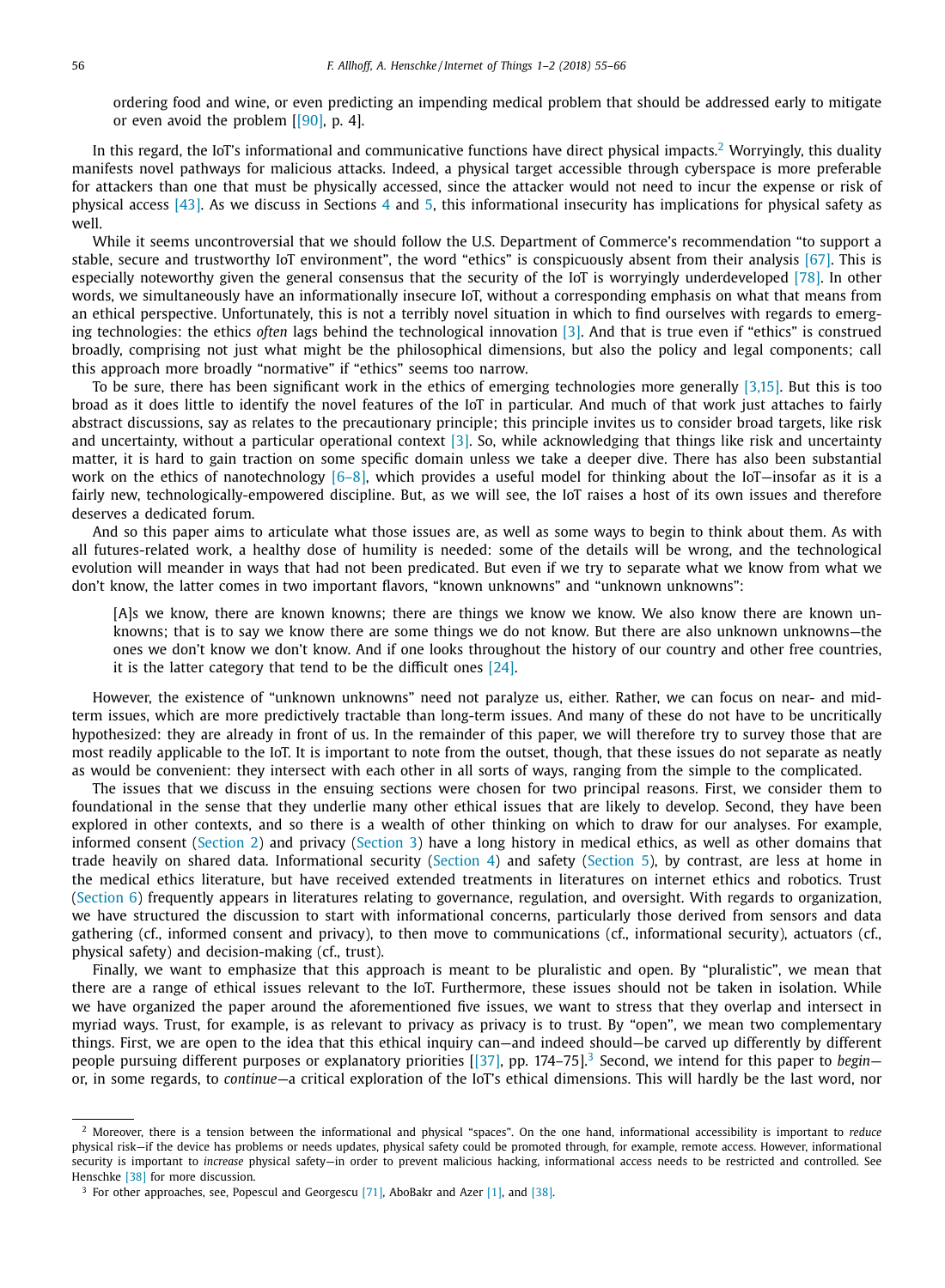<span id="page-2-0"></span>should it be. To the contrary, we embrace the sentiment that the "*first step* is to pursue the discussions, studies, task forces, commissions, and pilots that will help develop governance for an empowering and enabling IoT" ([\[\[13\],](#page-9-0) p. 7]; emphasis added). And so the discussion offered in the following sections is meant to be a first step in this regard, fully aware that many more steps both should and will ensue.

#### **2. Informed consent**

In this section, we will discuss informed consent directly, though it intersects with the discussions in the other sections quite extensively. To motivate the discussion, consider the case in 2016 where a smart sex toy was discovered to be collecting and communicating user data to the product's maker. A U.S. woman sued the company upon learning that the maker was "collecting information about her and other users' preferred vibration settings, the dates and times the device is used, [and] the email addresses of [device] owners who had registered their devices . . . [obtaining] all this data without the permission of its users" [\[75\].](#page-10-0) This case demonstrates how the IoT intersects with existing moral concepts like informed consent: a device gathers personal information through sensors and communicates that information to some receiver, all without the user necessarily being actively involved. While this case trades on highly personal information, even more innocuous information—like times and dates of use—are nevertheless both commonly transmitted and morally significant.

Informed consent has been most robustly considered in the context of medical ethics; seminal work has come in the past few decades, but the concept goes back to Ancient medicine and was substantially developed in the 19th and 20th centuries [\[28,46\].](#page-9-0) Much of that work is more technical than we need for present purposes, but can be distilled into the following analysis. Specifically, the American Medical Association suggests that "[i]nformed consent . . . is fundamental in both ethics and law" and that stakeholders "have the right to receive information and ask questions . . . so that they can make well-considered opinions" [\[\[10\],](#page-9-0) Section 2.1.1].

While it is common to conflate "consent" with "informed consent", the latter means something more robust. Specifically, "consent" should not mean simply "assent"—e.g., merely an affirmative response. The reason is that stakeholders need to know what they are assenting *to*, and the "informed" part adds that component. Informational asymmetry presents an obstacle here: for example, say that the stakeholder does not know—nor would even be able to understand—the relevant pharmacological mechanisms behind how some drug works. But it would be specious to think that informed consent requires a thoroughgoing understanding of, say, the relevant molecular interactions. Rather, informed consent requires something short of that, like knowing that some drug may cause nausea—exactly *why* the drug causes nausea is not necessarily so important for a decision about whether that treatment is, all things considered, advisable. Or, to the extent that it is—e.g., how it affects a patient's pre-existing conditions or sensitivities—it *would* be relevant for informed consent. The point is simply that informed consent is generally an intermediate threshold between mere assent and technical expertise.

Informed consent has been extended from medicine to digital contexts, starting in the early 2000s [\[27\].](#page-9-0) This extension has translated from the patient or research subject to the digital consumer. The principal application is vis-à-vis personal data, often as would be collected by or shared with a third party, such as a website or smartphone application [\[68\].](#page-10-0) The applications to the IoT are initially straightforward insofar as any IoT application will similarly seek informed consent from the consumer. Therefore, there needs to be a standard that establishes informed consent for the acquisition, retention, and sharing of personal data. For example, the European Union has recently implemented a definition of consent as: "any freely given, specific, informed and unambiguous indication of the data subject's wishes by which he or she, by a statement or by a clear affirmative action, signifies agreement to the processing of personal data relating to him or her" [\[\[26\]\]](#page-9-0).

The challenges start when we consider how a standard like this intersect with those whose data is at stake. The standard solution is an "end user license agreement" (EULA), which are meant to specify exactly how this all works. Two immediate problems arise with EULAs. On the one hand, they tend to be too detailed, often running several pages replete with technical and legal jargon that is inaccessible to many users. Furthermore, the sheer length and density of these documents virtually ensures that users do not read them, instead clicking anything to make them go away. On the other hand, they tend to be not detailed enough, comprising fairly generic boilerplate. For example, "they are the same regardless of the type of user, they do not consider different contexts (e.g., office or home), and they address . . . geo-political boundaries [in a limited way]" [\[\[68\],](#page-10-0) p. 789].

Another issue with EULAs is that users often lack meaningful alternatives to click-through practice. Imagine, for example, that a user accesses a news site that says something like "by using this site, you accept the terms of service." But insofar as most users don't even know what those terms of service are—e.g., because they can't be bothered to click on some document and read it—it is hard to seriously interpret their continued use of the site as manifesting informed consent. And given, for example, the implementation of GDPR—which triggers click-to-accept on *every* newly-visited website—it is unreasonable to expect that users are doing full diligence. And so we can separate the question as to whether, in principle, EULAs are a useful way to track informed consent with the manifest practice that they are not read.

Remember also that, from the medical context, informed consent evolved as a standard under which patients could engage in a conversation with their providers in a clinical or medical context as to available treatments, risks and benefits, and so on. A EULA lacks any of these interactive features. Rather, it is quite literally a "click here to advance", completely bereft of any interactive context or effective recourse. Say a user had a legitimate question about a EULA, then what? If the service provider is iTunes, is someone supposed to simply dial up Apple in Cupertino? It is extraordinarily unlikely that, in any reasonable timeframe, a consumer would be able to elucidate the salient contractual terms or bargain on any of them.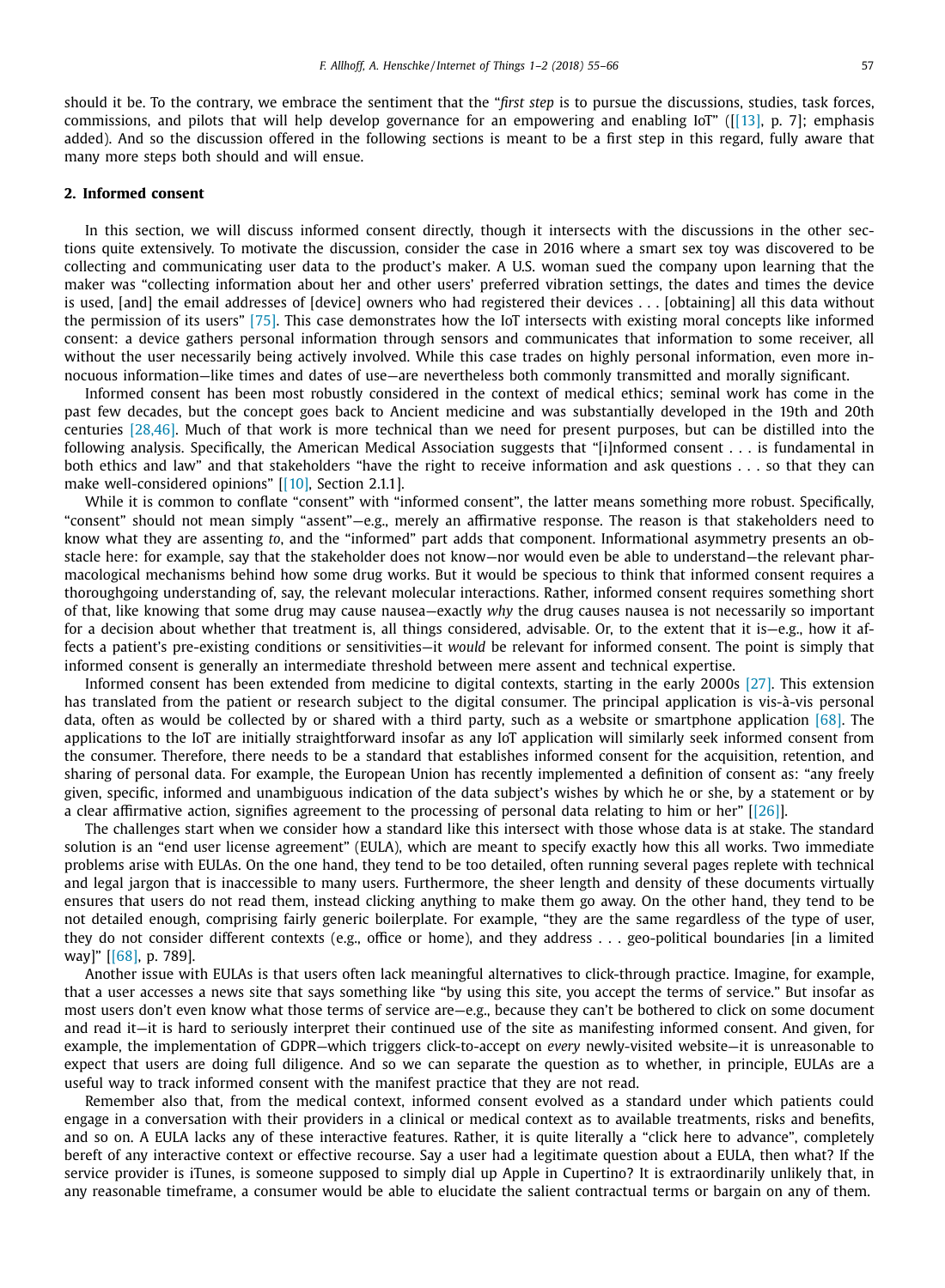<span id="page-3-0"></span>In fact, these sorts of concerns threaten to undermine the legitimacy of EULAs altogether. In contract law, for example, we speak of "contracts of adhesion", which may be unenforceable. These are ubiquitous in commercial practice, but are unconscionable in certain cases, because of their propensity to lead to "unfair surprise"; principally because they are rarely read, and so users do not know what they include ([\[\[42\],](#page-10-0) p. 28]; citing [\[\[9\],](#page-9-0) Section 2-302] cmt. 1). For example, in *Step-Saver* [\[93\]—](#page-10-0)a seminal EULA case—the court held that a vendor could not enforce a box-top license under which simply opening software packaging rendered the consumer liable to contractual terms printed on the box.<sup>4</sup> But other courts have held the opposite, leaving this an open, context-dependent inquiry.<sup>5</sup>

As a way to deal with these issues, various commentators have proposed regulatory frameworks [\[11,70,102\].](#page-9-0) Interestingly, this might come full circle to the medical context discussed from the outset as the sensitivity of personal medical data intersects with IoT applications, like Fitbits, Apple watches, and so on. Moreover, as one of us has argued elsewhere [\[37\],](#page-9-0) the aggregation of personal information enabled by convergent technologies like those composing the IoT creates virtual identities that can become as revealing as the sorts of information gathered and produced in a medical context. And to the extent that IoT devices capture and produce this sort of personal information, existing medical data regulation may need to transpose or be adapted to the IoT context [\[11\].](#page-9-0) Nevertheless, an ongoing obstacle is likely to be that boilerplate EULAs are comparatively cheap and easy to deploy as against many of the alternatives, either of which is a welcome outcome for industry. Regulation will impose further burdens on industry, many of which may be then passed on to consumers. And so the "informed consent gold standard"—whatever that may be—will need to be weighed against the increased costs that such a gold standard introduces.

#### **3. Privacy**

As a philosophical concept, "privacy" can refer to a suite of related, but separable, concepts [\[66\],](#page-10-0) tracking both descriptive and normative components [\[\[37\],](#page-9-0) pp. 28–55]. Aristotle's account contrasted the public sphere of politics and political activity (πόλις) with the private sphere of the family (οἶκος) [\(\[12\],](#page-9-0) *Politics* 1253b1-14, *Politics* 1260b8-27, *Eudemian Ethics* 1242a40- b2; [\[83\]\)](#page-10-0). John Locke approached privacy through the lends of property rights, contrasting property held in common with that acquired through the mixing of one's labor [\[\[55\],](#page-10-0) Section 5]. John Stuart Mill's thinking traded on the distinction between the appropriate extent of government authority, as against the realm of self-regulation; for him, the regulative power of the government lacked application in the private domain  $[23,63]$ .<sup>6</sup>

The intersection between privacy to the IoT starts with the observation that devices connected to the IoT collect vast amounts of user data and that data can be analyzed, shared, and so on  $[103]$ . For example, in a widely publicized case, Target mined a client's purchasing habits, predicted that she was pregnant, and send a mailer promoting baby items to her home. As it turns out, she was still in high school and, while she was in fact pregnant, her family did not know; they literally found out because of the mailer. As one of Target's statisticians reported:

[Target] ran test after test, analyzing the data, and before long some useful patterns emerged. Lotions, for example. Lots of people buy lotion, but [an analyst] noticed that women on the baby registry were buying larger quantities of unscented lotion around the beginning of their second trimester. Another analyst noted that sometime in the first 20 weeks, pregnant women loaded up on supplements like calcium, magnesium and zinc. Many shoppers purchase soap and cotton balls, but when someone suddenly starts buying lots of scent-free soap and extra-big bags of cotton balls, in addition to hand sanitizers and washcloths, it signals they could be getting close to their delivery date [\[39\].](#page-10-0)

So here the issues are at least two-fold. First, Target was collecting significant user data, likely tied to the shopper's credit card or rewards number. And then it used this data to profile her, correctly predicting that she was pregnant, based on her purchasing. There could well be ways to opt out of this sort of profiling (e.g., paying cash), but this would simply never occur to most consumers. Second, Target then collated the information in such a way and sent targeted mailings—to

<sup>4</sup> As we are writing for an international audience, the point in mentioning U.S. cases is simply to map conceptual possibilities, not to drill down into a single country's jurisprudence.

<sup>5</sup> See, for example, *ProCD, Inc. v. Zeidenberg*, 86 F.3d 1447 (7th Cir. [\[73\]\)](#page-10-0). See Hillman and Rachlinski [\[42\]](#page-10-0) for a comprehensive survey of case law.

<sup>&</sup>lt;sup>6</sup> In addition to the philosophical approaches, courts have ruled on the legal status of privacy as well. These rulings tend to be too jurisdictionallydependent to survey easily, but we will briefly mention the U.S. context—which, if not necessarily representative, is at least informative. *Griswold v. Connecticut* [\[35\]](#page-9-0) affirmed the right of married couples to possess oral contraception, but more generally discussed the right of privacy as pertaining to marriage and sexual relations of married couples. *Griswold* was soon extended to allow for interracial marriage, possession of obscene materials at home, and possession of contraception by non-married individuals as well [\[23\].](#page-9-0) The high-water mark for this analysis came in *Roe v. Wade* [\[80\],](#page-10-0) in which the Court upheld a right to abortion. In that holding, the Court ruled that, while there was no explicit assignment of a privacy right in the U.S. constitution, such a right nevertheless could be derived from the "penumbra" (i.e., shadow) of other explicitly granted rights which, taken in aggregate, can be used to infer a protected, private sphere.

Article 8 of the European Convention on Human Rights also provides "a right to respect for private and family life" and continues that this right shall not be interfered with except "such as in accordance with the law and is necessary in a democratic society in the interests of national security, public safety or the economic well-being of the country . . . ." Relevant to present purposes, the European Court of Human Rights held in *Rotaru v. Romania* [\[81\]](#page-10-0) that public information collected by the state is protected by Article 8. The European right is generally broader than the American one; for example, *Pretty v. United Kingdom* [\[72\]](#page-10-0) established a right to die that is not universal across American jurisdictions—and does not exist at all federally. The European so-called "right to be forgotten" does also not exist in the United States. See, for example, *Google v. Costeja* [\[34\].](#page-9-0) For more general discussion, see Rosen [\[82\].](#page-10-0)

For more detailed discussion, see Henschke [\[\[37\],](#page-9-0) pp. 126-98].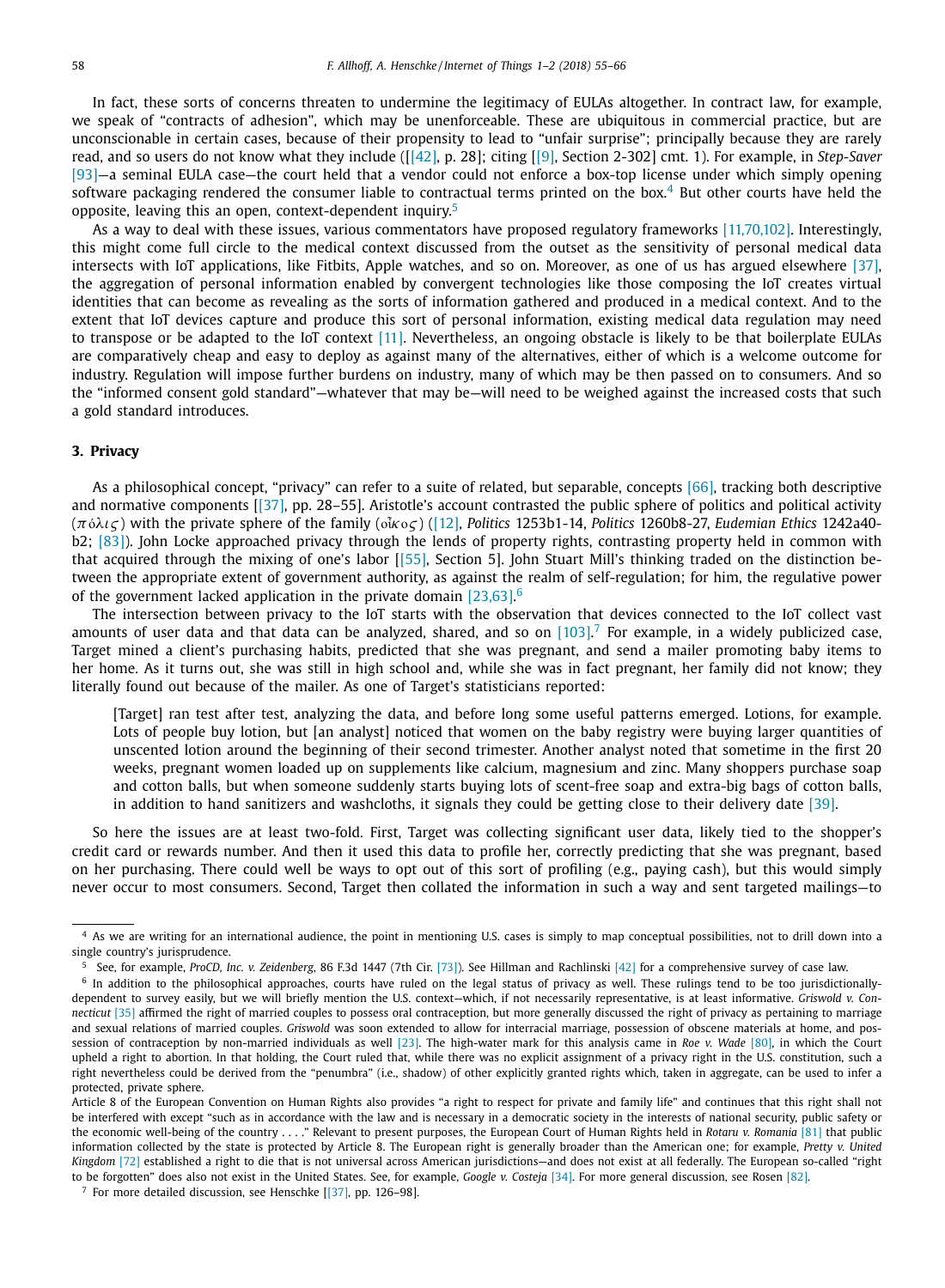<span id="page-4-0"></span>a minor no less—that were noticed by her parent. Certainly profiling can well be good business practice, but it can still be invasive—or, at a minimum, relevantly intersect with the informed consent discussion offered in Section [2.](#page-2-0)

And so one worry is what sorts of information becomes available, and to whom, once we integrate our lives more thoroughly with the IoT. Simply encrypting the information is not likely to solve all the problems, either. As discussed above, a privacy suit was lodged against the company that produced the IoT-connected smart sex toy  $[48]$ . We can imagine such data being used to enhance a user's experience, but it could just as easily be used to provide detailed demographic information that could go to marketing or product development, neither of which might be the user's preference.<sup>8</sup> Another worry is that even if the data is encrypted, the *metadata* can nevertheless reveal pertinent details. For example, consider the case of General David Petreus, former director of the U.S. Central Intelligence Agency. In the summer of 2012, General Petreus was having an affair with his biographer, Paula Broadwell. The two communicated through a Gmail account, by leaving messages in a shared draft folder. The point of doing this was to create less data than actually sending and receiving messages; in fact, this technique has been used by terrorists for exactly this reason [\[29\].](#page-9-0) But investigators were able to match metadata (e.g., IP addresses, time stamps) to information they already knew about Broadwell (e.g., which hotel she was staying in on a given night) to connect the dots [\[32\].](#page-9-0)

Once we start talking about fully-integrated smart homes, these issues compound. Consider something like Amazon Echo which, by design, is always listening—how else would it know when you said "Alexa" [\[22\]?](#page-9-0) And, therefore, it is listening whether someone is using the product or simply talking to their family. Where that information goes and how it is recorded, processed, and stored raise important ethical questions. Smart homes are routinely communicating information back to manufacturers, not all of which is even encrypted [\[40\].](#page-10-0) But, per above, even if it were, that hardly solves all the issues. For example, suppose an IoT coffee machine fires up twice on Friday morning, when it otherwise only fires up once. Suppose the EvaDrop smart shower also displays more activity than usual. Did our resident meet someone at a bar the night before? What if it happens every Friday—does that reveal even more about the resident's personal life or practices? The point here is that seemingly innocuous information, like the time a coffee machine is turned on, can become highly revealing when integrated and aggregated with other information like shower duration.<sup>9</sup> Not only could hackers potentially access this information, but the manufacturers themselves would start to have more information about their customer's habits, and the personal information that is derived from their habits can reveal deeply intimate aspects of a person's life like being pregnant.

There have started to be trends to protect consumers' privacy, but much of the IoT is still unregulated. The European Union's GDPR just went into effect in mid-2018 and makes substantial strides toward increased data protection. Courts have also started to recognize rights to digital privacy. For example, in *Carpenter v. United States* [\[19\],](#page-9-0) law enforcement had used metadata from cell phone towers to place a suspect at the location of several bank robberies. But the Court held that the Fourth Amendment—which protects against unreasonable searches and seizures—proscribed this practice without the prior acquisition of a warrant. And so, moving forward, regulatory or legal regimes may further secure rights to digital privacy, but, at least at present, risks and pitfalls abound [\[102\].](#page-11-0) The overall point to recognize here is that the IoT, with its wealth of sensors and integrated communications, creates the perfect opportunity for gathering incredible amounts of personal information; that information can significantly bear on an individual's privacy.

#### **4. Information security**

Many devices connected to the IoT have limited or no effective information security [\[20,33,98,104\].](#page-9-0) Failure to ensure effective information security has important ramifications for privacy and physical safety, and can effectively invalidate informed consent and undermine trust. In other words, informational security plays a key role, not just as an intrinsic value, but also instrumentally insofar as it helps secure other moral values as well. However, in order to meet the promises of a free and frictionless, fully-integrated, and user-friendly IoT, informational flow between various components is also important. The challenge here is not simply to identify the ethical risk, but also to recognize that there are likely to be tradeoffs between important ethical values.

The underlying problem with information security is that many IoT components have sensors coupled to communicators. For example, a camera, microphone or other sensor picks up data from the environment and is coupled communicator that relays that data to a remote location, like the cloud or some proprietary server. It is not so much that smartphones with cameras cause concern merely in virtue of this functionality. Rather, the worry is that that the smartphones are potentially in communication with remote and opaque data receivers. And these can process the data and potentially distribute the resulting information without the user's knowledge or consent [\[31\].](#page-9-0) There have been a series of cases already where smart televisions and other smart devices have been sent data picked up by cameras and microphones from people's homes back to the producer's servers for analysis, without clear or obvious consent from the users [\[22,61\].](#page-9-0)

The potential violations of privacy and informed consent should be obvious here. However, there are also implications for physical safety (see Section [5](#page-6-0) below), as well as wider security implications of limited information security. Not only can remote operators potentially observe users in their homes or other private spaces, but the lack of information security in

<sup>8</sup> Again, informed consent will also figure in centrally here-emphasizing the point that these foundational ethical issues are interdependent and cross cutting.

<sup>&</sup>lt;sup>9</sup> For a sustained development and presentation of this argument, see Henschke [\[37\].](#page-9-0)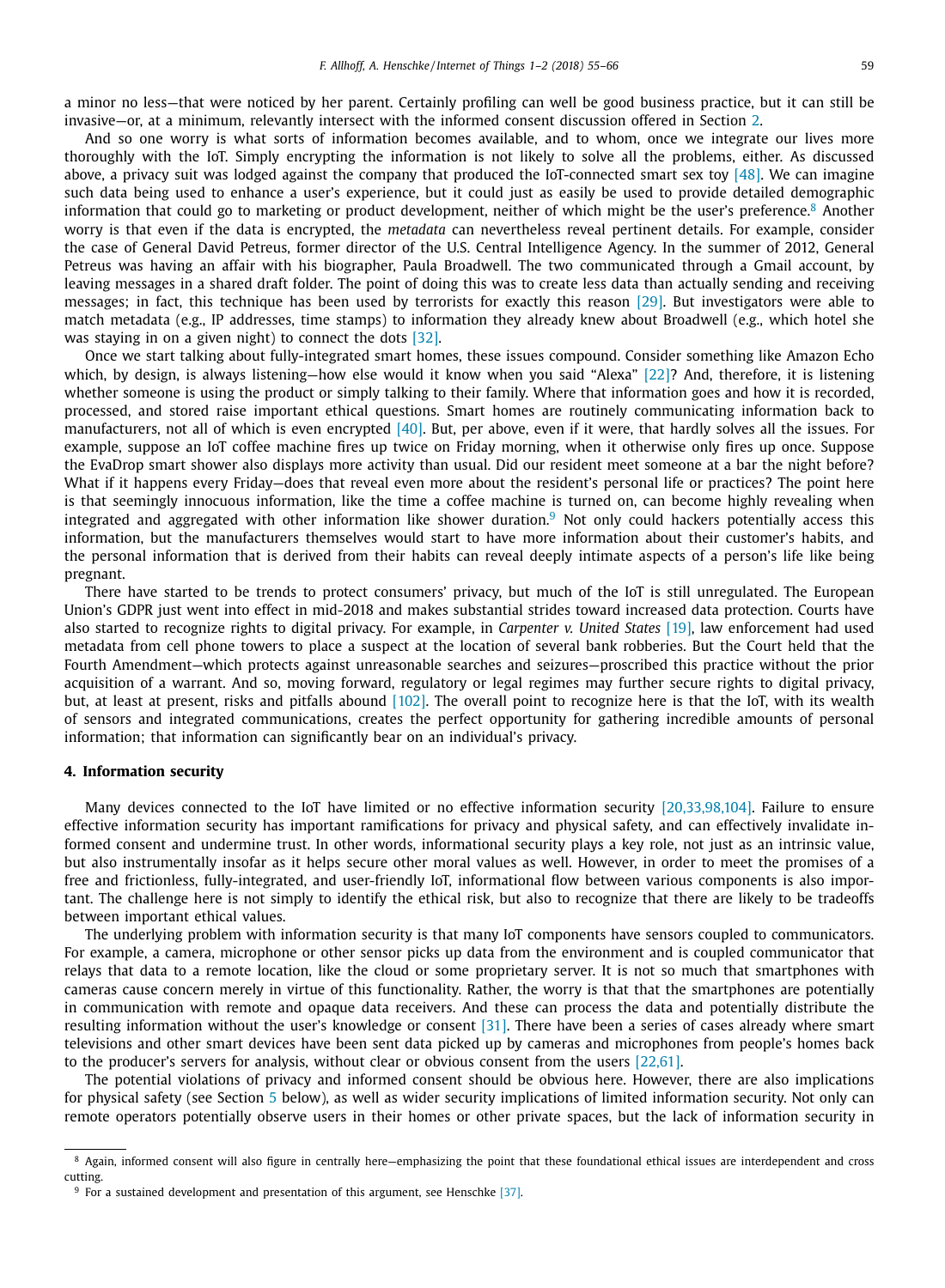the communications themselves has led to IoT-connected devices being used as part of distributed denial of service (DDoS) attacks. In 2016, for example, IoT devices like video recorders and smart refrigerators were used in DDoS attacks that brought down the website of cybersecurity expert Bryan Krebs and internet services on the east coast of the U.S. [\[49,97\].](#page-10-0)

To further highlight that this is not simply an issue of privacy or informed consent, certain IoT devices have implications for national security. For example, a wearable device connected to the internet and uploaded data to a publicly-accessible website:

Strava, a fitness-tracking app, is revealing potentially sensitive information about military bases and supply routes via its global heatmap website. The data map shows 1 billion activities and 3 trillion points of latitude and longitude from Strava's global network of athletes . . . . Using satellite imagery, you can see base buildings, for example. But on the heatmap, you can see which buildings are most used, or the jogging routes of soldiers ( $[14]$ ; internal quotation marks omitted).

In this case, we are quite literally shown how a network of informationally insecure IoT devices place individuals at physical risk, as well as relay sensitive national security information—in this case, that of soldiers and site infrastructure.

A large part of the problem with IoT security is that, while many of the components have some security features, such as passwords to limit access to users, those passwords are typically set to a factory default and never changed [\[45\].](#page-10-0) Further-more, the default passwords are widely available online [\[41\].](#page-10-0) For these reasons, someone—whether curious or malicious could hack into these devices, effecting anything from privacy violations all the way up to national security risks. So why are these devices left "open to the world"? In other words, if this lack of information security presents such risks, then why are the devices and components designed and released with such informationally porous features? One answer is cost: adding more comprehensive security features increases the cost of the individual components  $[47]$ . And in a marketplace and consumer setting unburdened with government regulation and oversight, the cheapest cost point will be widely pursued.<sup>10</sup> There is, though, a role for governments to set and enforce *minimum* information security standards for a product to be available in the market [\[11,70,102\].](#page-9-0)

This would require us to first identify what the minimum set of necessary information security features are. This is a complex undertaking. For instance, the Strava application mentioned above is only a national security issue when used by military and intelligence employees in a potential conflict zone. Does it therefore make sense to have stringent information security for all users of the technology, simply because some of those users might, sometimes, be in conflict zones? Minimum information security standards are likely to be variable, depending in part on the user and the context of use. The role of an informed and active public debate here is essential both to recognize what the minimum levels ought to be and to enable a broad range of stakeholders to articulate how their particular circumstances bear on those minimum levels.

A second issue concerns the responsibility of the user. For example, if changing passwords were simple enough, we might think this is a core user responsibility [\[101\].](#page-11-0) In this regard, it would be analogous to seat belts in cars—it is the driver's responsibility to put them on. But that assumes the changes are simple; in other words, that users have the requisite time and cyberliteracy to manage secure passwords. In terms of information security, it would be ideal for every device to have a 32-character password requiring upper and lower case, numbers and symbols, that needs to be changed daily. But this is patently unreasonable in terms of human capacities and workflow; security demands must be balanced against human capacities and workflow in order to achieve functional benefits.

A third issue related to usability. The more information security limits the ease of communication between devices, the less effective interoperability will be. Ultimately, heightened information security can lead to deleterious impacts on the very thing that the IoT is supposed to provide: seamless and invisible integration into our working and personal lives [\[47\].](#page-10-0) And so security cuts against some aspirational elements of the IoT, namely effective and easy use. In this regard, it—like much else—requires balancing of competing values. To put it a different way, a commitment to information security runs the risks of systems that are stove-piped, unconnected, and disintegrated (i.e., because the converses carry security risks). This sets the scene for particular producers to create information ecosystems that are closed to other company's products. Rather than a collective, global, IoT, we would have a balkanized, localized "splinternet of things". The end result of simply pursuing constraints on communications, even if motivated by the sound concerns about information security, is that we lose the interoperability and ease of use. This is not to caricature a binary decision—e.g., complete informational openness versus an absolute lock down on communications—since there are surely settings that reduce many of the security concerns while maximizing ease of use and interoperability. However, as we have indicated, operationalizing this framework is nontrivial.

<sup>&</sup>lt;sup>10</sup> We note here that Microsoft has recently publicly called for government regulation around facial recognition technologies, arguing that "[w]hile we appreciate that some people today are calling for tech companies to make these decisions—and we recognize a clear need for our own exercise of responsibility, as discussed further below—we believe this is an inadequate substitute for decision making by the public and its representatives in a democratic republic. We live in a nation of laws, and the government needs to play an important role in regulating facial recognition technology. As a general principle, it seems more sensible to ask an elected government to regulate companies than to ask unelected companies to regulate such a government" [\[88\].](#page-10-0)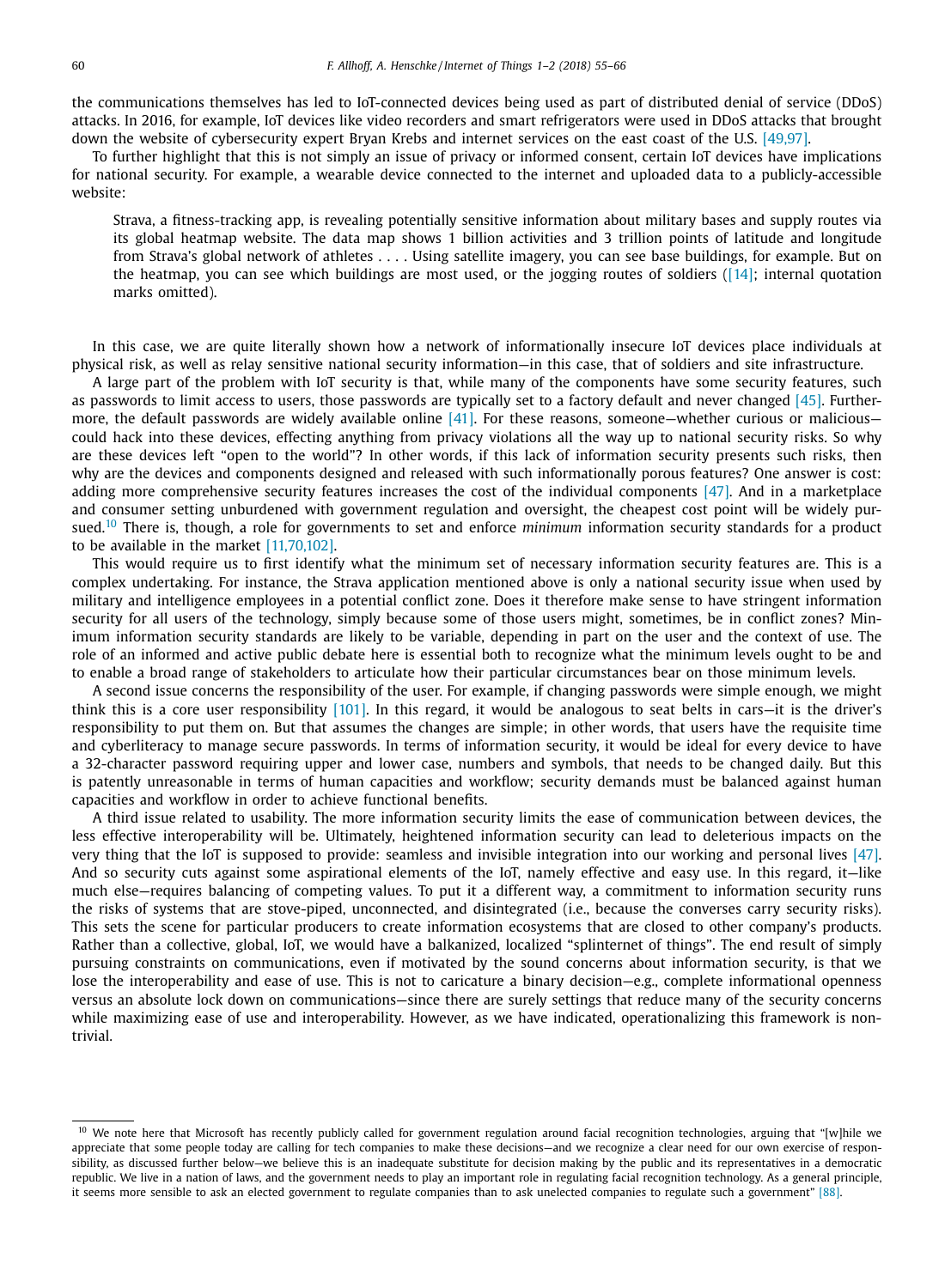#### <span id="page-6-0"></span>**5. Physical safety**

As mentioned in [Section](#page-0-0) 1, one principal difference between the IoT and the "traditional internet" is that the IoT has the potential to be active in the physical realm. In addition to sensors and communication, many elements of the IoT include actuators; i.e., components that move or change in the physical realm. For example, consider a smart home with a door lock that is activated when the user—or, more likely, the user's smartphone—is within five meters of the door. In this example, there are sensors (e.g., one in the smartphone and one in the door's locking mechanism) and communicators (e.g., the smartphone and the door's locking mechanism confirming handshakes). Critically, though, the sensors and communications only serve their purpose when they cause some physical change in the world, through the actuator.

As another example, consider a person in a smart driverless vehicle that steers, accelerates, brakes, and so on in response to other vehicles (i.e., driverless and driven), traffic lights, and other road users like cyclists and pedestrians. In contrast to an internet largely constrained to cyberspace, this technology has physical presence and capacities, some of which might threaten physical safety. Should the driverless vehicle malfunction, its passengers, those in other vehicles, and the aforementioned cyclists and pedestrians may all be at risk [\[76,95\].](#page-10-0) Again, this draws a significant distinction between the IoT and cyberspace, which, as a virtual space, does not pose risks of direct physical harm.<sup>11</sup>

The immediate ethical importance of this is that we have a responsibility mitigate or avoid physical harms. "We have learned by now that new technologies, first and foremost, need to be safe" [\[\[52\],](#page-10-0) p. 7]. Following existing literatures in both robot ethics and autonomous vehicles, we can expect the IoT to be significantly concerned with physical safety moving forward [\[53,54\].](#page-10-0) "Safety in IoT means being able to reason about the behavior of IoT devices, especially actuators, and being able to detect and prevent unintended or unexpected behavior" [\[\[2\],](#page-9-0) p. 41]. Any components with actuators that pose a physical risk must take those risks seriously. While this is but a moral platitude, things become interesting when we seek detail about what processes are required to *ensure* physical safety and what processes are needed to *assure* the users and public at large that the physical components are safe [\[79\].](#page-10-0)

A key mechanism here is government oversight and enforcement of minimum safety standards. Given the range of applications and contexts of use, consider cars and children's toys here as examples of the ways that such minimum safety standards would be developed. For cars, there are range of minimum features that a car must meet in order for it to be commercially viable. Given the physical risks posed to the driver, passengers and other road users, not only are those standards required at the time of sale, but regular car safety checks are required to ensure that things like tires, brakes, windshields, and so on meet minimum standards for road-worthiness. Children's toys are typically expected to be reasonably safe for children of a given age range to play with: if the toy has parts that pose a choking hazard to an infant or young child, then it is not safe for that child. Toys also typically undergo testing to establish that, for example, they are non-toxic and inflammable. The parameters of that testing understandably vary based on the specific products and context of use, including the users themselves (e.g., children) [\[60\].](#page-10-0) This same principle should apply to IoT devices as well: an IoT kitchen blender with sharp blades for instance, would likely require different safety features than a piece of IoT-enabled sporting equipment. And this applies to non-physical risks as well: an IoT-enabled sex toy should likely have greater constraints on what information is transmitted to the manufacturer than a smart blender because of the relative sensitivities of that information.

Before moving on, though, let us consider some objections to what otherwise sounds like a simple proposal. First, the claims about government oversight and enforcement of regulations assume that these roles fall within the government's purview; not everyone finds this attractive. For example, libertarians espouse limited governmental intervention and suppose individuals are well-suited to act in accordance with their own risk tolerances [\[69,100\].](#page-10-0) But it bears emphasis that even industry partners may support some role for the government as against a completely laissez faire free-market model. For example, Microsoft is actively calling for government engagement on controversial technology like facial recognition technology [\[88\],](#page-10-0) and Facebook's CEO Mark Zuckerberg has not ruled out an appropriate role for government regulation following the Cambridge Analytica scandal [\[92\].](#page-10-0)

Second, any enforcement mechanisms—particularly ones that seek to apply civil or criminal liability as a result of physical harms–generally need to be able to correctly identify the responsible parties  $[96]$ .<sup>12</sup> However, with the IoT, the causal networks are complex, and determinations of liability can be quite complex. For example, suppose multiple parties bear a causal relationship to some injury, such that their respective causal contributions have to be partitioned [\[74\].](#page-10-0) For example, suppose that a driver of a smart vehicle negligently fails to update his firmware, thus leading to a preventable accident with some other motorist who negligently ran a red light. Or suppose that a smart home is robbed because some security patch for the smart lock did not install—of course the robber is (at least partially) liable, but the manufacturer might be (at least partially) liable as well. Or map onto either of these possibilities the government's role in failing to appropriately regulate the field. Or even a lightning strike that—against all probabilities—destroyed the door lock. Could the government now be

<sup>&</sup>lt;sup>11</sup> This is not to say that there are no risks from actions in cyberspace, nor even that events in cyberspace are necessarily sealed from the physical realm: for example, people suffer significant psychological harm from activity online [\[18\],](#page-9-0) and certain actions in cyberspace can have significant geopolitical impacts [\[36\].](#page-9-0) However, the physical impacts from cyberspace are generally mediated through humans, human activity, or some longer causal network. In contrast, the IoT can have proximately unmediated physical impact.

<sup>12</sup> But see *Summers v. Tice* [\[94\]](#page-11-0) and *Sindell v. Abbott Laboratories* [\[87\],](#page-10-0) which allow for recovery absent established causation. These holdings have not gained much traction beyond particular sets of facts in a particular jurisdiction, though raise a host of interesting issues.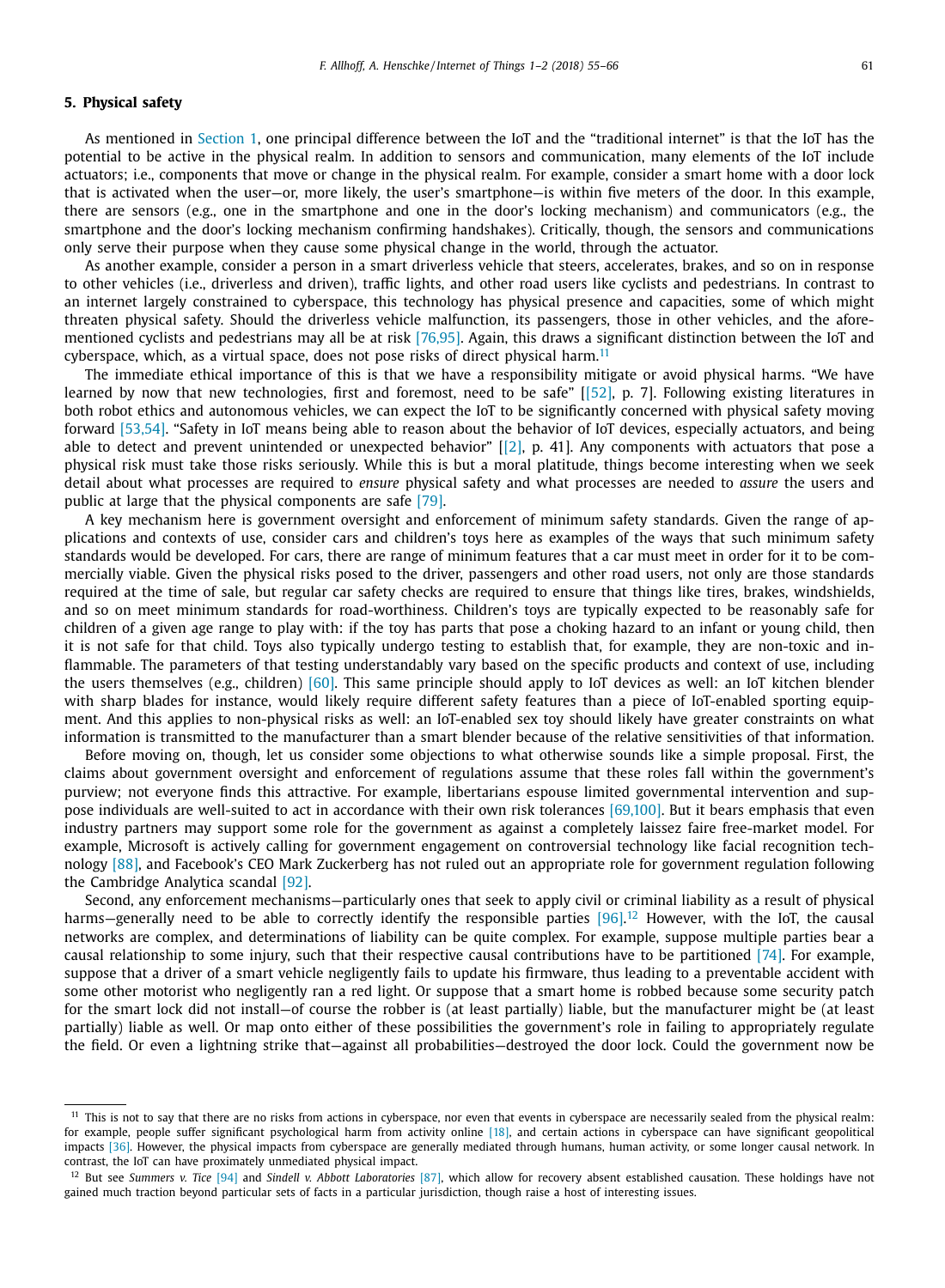<span id="page-7-0"></span>liable? Does the storm mitigate the robber's liability? What if the homeowner failed to repair the lock on some expedient timeline? Causal analysis can get complicated, quickly.

And so it again bears emphasis that what distinguishes the IoT from the traditional internet is the former's ability to act in the physical world, thus opening the possibilities of physical risk. This opens up significantly different ethical analyses, not just in terms of the overall risk, but also in terms of the associative liabilities. And any of this intersects with other ethical values already discussed, like informed consent and privacy: in the case of the failed door lock, any of these has applications. For example, informed consent would go to whether the user fully understood the risks of failure before installation. Privacy here could be compromised, not just in the virtual senses discussed in Section [3,](#page-3-0) but also in the physical sense that a user's home is insecure. But certainly physical safety matters here, both directly and indirectly in terms of its bearing on other ethical values.

#### **6. Trust**

Trust is essential for the complex network of systems to bring about its desired outcomes, yet often flies off the radar. "[T]rust tends not to be talked about very much. Most of the time, it is an invisible assumption"  $[186]$ , p. 550]. When working efficiently, seamlessly, and safely, our trust in the IoT will be implicit, as opposed to explicit; individual components work reliably, the networks of components and operators run as expected, and we feel comfortable that the overall system is promoting the desired ends. It is only when any of these elements break down that we notice the myriad ways in which trust bears on the IoT. In this section, we look at three different conceptions of trust, their relationships to the IoT, and the ways in which artificial intelligence (AI)—an increasingly central feature of the IoT—also intersects with trust.

Trust refers to a number of different concepts. "There is a strong *prima facie* case for supposing that there is no single phenomenon that 'trust' refers to, nor that our folk concept has determinate rules of use. Nonetheless, this does not mean that there is no philosophical understanding of the concept to be had" [\[\[86\],](#page-10-0) p. 551]. A common conception of trust is technically focused and interchangeable with the notion of "reliance"  $[62]$ , pp. 18-19]. "Reliance" is a term typically used for the function of inanimate objects that does not take into account human factors. For example, while we *rely* on our vehicle's brakes to work, we *trust* our companions to drive carefully. Another conception of trust, sometimes called the "strategic" model, involves humans and sees trust as simply predictive [\[\[99\],](#page-11-0) pp. 20–26]. In other words, it is concerned with what we might reasonably expect when interacting with other people. The question "can we trust our friends?" is interchangeable with the question "given past experience, how can we expect our friends to act in the future?" A third conception of trust considers the affective aspect of human relations [\[\[44\],](#page-10-0) p. 5]. On this conception, trust is not simply risk analysis, but rather leads "one to anticipate that the other will have and display goodwill"  $[144]$ , p. 6]. In relation to the IoT, trust can apply to the IoT in terms of whether the components will reliably serve their function, if we can expect other users and developers to act in predictable ways, and if we believe that other people are treating each other with goodwill.

Think again of the example of a driverless vehicle. Insofar as we *rely* on the driverless vehicle to work, we trust that the brakes are working properly and that the car will stop whenever that is needed. If this does not happen because the brakes malfunction, then we lose trust in that we can no longer *rely* on the car to operate properly—obviously intersecting with the discussion of physical safety in [Section](#page-6-0) 5. Here, the failure of a component to function effectively points to a lack of reliability in the component and can lead to a loss of trust in the IoT more generally: if we cannot rely on the brakes in driverless vehicles to function, we either lack or lose trust in driverless vehicles more generally. Contrast this scenario with one in which we learn that a given model of car injured someone because its brakes were deactivated by a careless or malicious remote operator. Rather than mere reliance, we lose trust in that service when we do not *expect* the remote operator to drive the vehicle safely. This then goes to the discussion of information security in [Section](#page-4-0) 4, where vulnerabilities in the security of communications, particularly in this case commands, has implications for our trust in the network. That is, if the information security is weak such that uncaring or maliciously motivated people can take control of components, we lose trust in the relations between user, component and operator. This manifests a reduced expectation that the network is trustworthy.

Alternatively, we can lose trust when we do not believe that people inside the company are *motivated* by our best interests. The minimum responsibility for the company is a level of openness regarding the security breach or the possibility of some nefarious intervention. Trust "is not a narrow target: it is the trust always found in friendship, often found between professionals and their clients, sometimes found between strangers, and sometimes, even, between people and their governments" [\[\[44\],](#page-10-0) p. 5]. Distinct from reliability and expectation, the actions of humans within the system potentially lead to an overall affective judgment that the system itself is not trustworthy. The revelations that people working for Volkswagen had falsified and covered up emissions data:

led to a disaster in confidence. The news of the scandal received broad global coverage in the press and social media, and was the subject of political and civic discussion. In the month following the EPA's press release Volkswagen was held responsible for weakening the German economy . . . a loss of public trust in corporations generally. . . and for the possible overturning of the entire motor industry [\[\[77\],](#page-10-0) p. 1509].

Should such events occur with the IoT, a similar loss of trust would occur.

In the IoT, trust also bears on the role of artificial intelligence (AI). Continuing with the example of driverless vehicles, in order for these individual vehicles to operate effectively, there will need to be coordination *between* the vehicles. The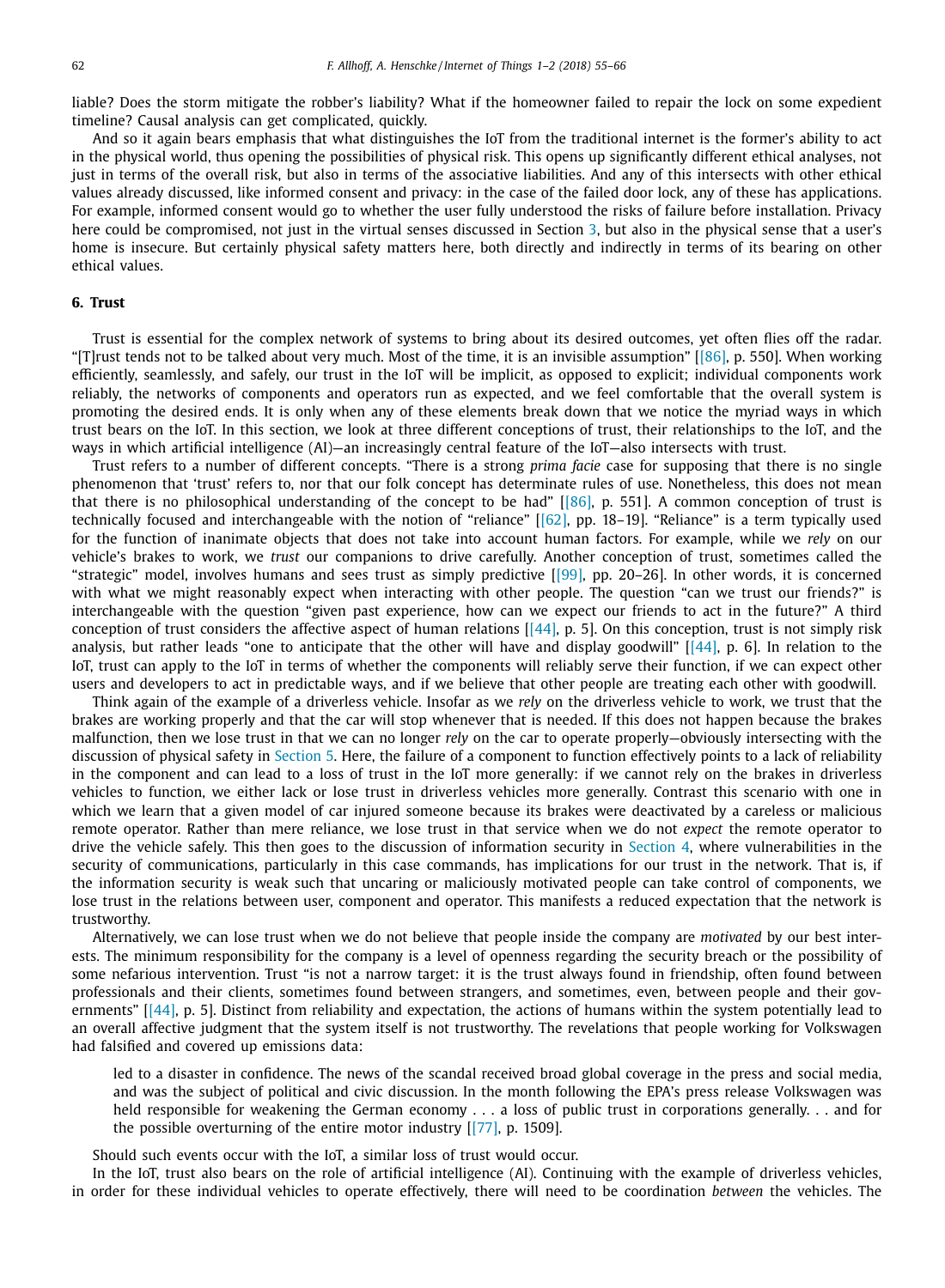<span id="page-8-0"></span>complexity of such coordination will likely require AI not just for the decisions made by discrete vehicles, but also for the complex system as a whole [\[25\].](#page-9-0) And in order for us to have trust in the components and the system as whole, we will need some assurance that the decisions trade on our best interests. For example, humans jaywalk: if the driverless vehicle is simply programed to follow road laws, it might not "look" for pedestrians outside of crosswalks, thus eventuating in fatalities. Similarly, if the system-level decisions are only directed at speed, efficiency, or coordination—as opposed to also integrating additional moral values—then we might be unhappy with the outcomes. The point here is that the combination of sensors, communications, and actuators that make up the IoT will generally require AI for coordination, and that the decision-making processes of that AI need to be trustworthy in the third sense of trust, namely that it takes our best interests seriously.

This leads us to contemplate a range of ethical issues in AI. Given the production and communication of revealing personal information, as well as the potential for physical risk, we need to ask whether AI should make morally important decisions. For example, should AI be tasked to handle intimate personal information or decisions in which people's physical safety is involved?<sup>13</sup> We might think that decisions that involve significant physical risk ought to remain the province of humans; AI should not make these decisions. For example, the Campaign to Stop Killer Robots argues that "[g]iving machines the power to decide who lives and dies on the battlefield is an unacceptable application of technology" [\[17\].](#page-9-0) The underpinning principle is that robots and AI lack moral agency and, therefore, decisions of significant moral weight ought to remain humans'. While attractive, as James Moor presciently wrote several decades ago:

[W]hen computers drive cars, not only are human needs carried out more efficiently but there is a substantial reduction in deaths, injuries, and property damage. Further suppose in those cases in which humans override computer driving decisions, the accident rate soars. Under such circumstances there is a persuasive moral and prudential argument to have computers do the decision making and not to allow humans to override the decisions [\[\[65\],](#page-10-0) pp. 226–227].

It therefore might be that such important decisions should be exclusively the province of AI; if and when the IoT involves significant risk to people's safety, and it can be shown that humans make worse decisions than AI, then we have a *prima facie* argument that AI should be making these decisions. Furthermore, if we follow a more controversial argument that personal information only becomes a privacy concern when a human operator accesses it, then "[a]utomated surveillance . . . brings with it a degree of anonymity and privacy" [\[\[58\],](#page-10-0) p. 163]. The upshot of this view is that the more that AI can access and handle intimate personal information, the better for privacy. $14$ 

To summarize, trust is directly related to the other ethically relevant features we have discussed. For example, if we are confident that privacy will be respected, then we have established trust. Similarly, if informed consent is respected, then we will know how our data is being used or what the risks of some IoT-enabled device are, thus furthering trust. In information security were compromised, then we would retain trust by expecting we be notified of breaches and that they be expeditiously patched. Finally, if there are failures that eventuate in risks of physical safety, then we lose trust in both the component itself and in the oversight mechanisms. The point here is that trust is dependent upon the other ethically relevant features, as well as potentially indicative of when those features have not been respected.

#### **7. Future research**

In closing, we want to emphasize a point made throughout: the ethical issues that we have surveyed do not exist in isolation, but instead converge and intersect in myriad ways. For example, if informed consent is not properly tended to, risks abound with regards to privacy or information security. If privacy and information security are not properly tended to, risks abound with regards to physical safety. If *anything* is not properly tended to, risks abound with regards to trust. Much work in technology ethics is oversimplified in this regard, focusing on a single issue, while excluding the ways in which it connects to others. Dialectically, this is harder to pursue: surely it is easier to separate issues than to treat them holistically. And so our approach has been designed as much as for expedient presentation as for any other reason. That is all fine, though, so long as we recognize the limits of this approach and keep in mind that convergence and intersectionality still apply; future research can continue to elucidate these relationships.

Also, as indicated at the outset, we consider this paper to be an opening foray into an ongoing discussion regarding ethics and the IoT. The list of ethical issues we have covered, while not arbitrary, is surely incomplete. For example, we have not opined on larger societal issues, such as distributive justice or the ways in which the IoT either exacerbates or mitigates the digital divide. We have also not discussed gender or race, nor the ways that design principles could bear on discrimination, availability, or access to essential services and products. Nor have we discussed intellectual property, including trade-offs

<sup>&</sup>lt;sup>13</sup> For the purposes of this paper, we use "decision" to refer some input-weighting process that results in a change in the world. This conception is tailored to be inclusive of something like AI, as well as the ways in which human beliefs and desires act as input-weighting factors that lead to actions. It fits with a "minimal definition of autonomy vis-à-vis a [system that is] capable of some significant operation without direct human oversight" [\[\[89\],](#page-10-0) p. 94]. This description of decision making may be controversial, but the very notion of "decision making" is already challenging since it must articulate both what a *decision* is, as well as what decision *making* is. For more discussion, see Steele and Stefansoon [\[91\]](#page-10-0) and Charland [\[21\].](#page-9-0)

<sup>&</sup>lt;sup>14</sup> This is not to say that we endorse this view; Henschke [\[\[37\],](#page-9-0) pp. 257–61] rejects the notion that non-semantic information is free of privacy concerns. Our point is broader in that discussions of ethics and the IoT need to recognize and respond to developing trends in AI ethics. See also Macnish [\[59\].](#page-10-0)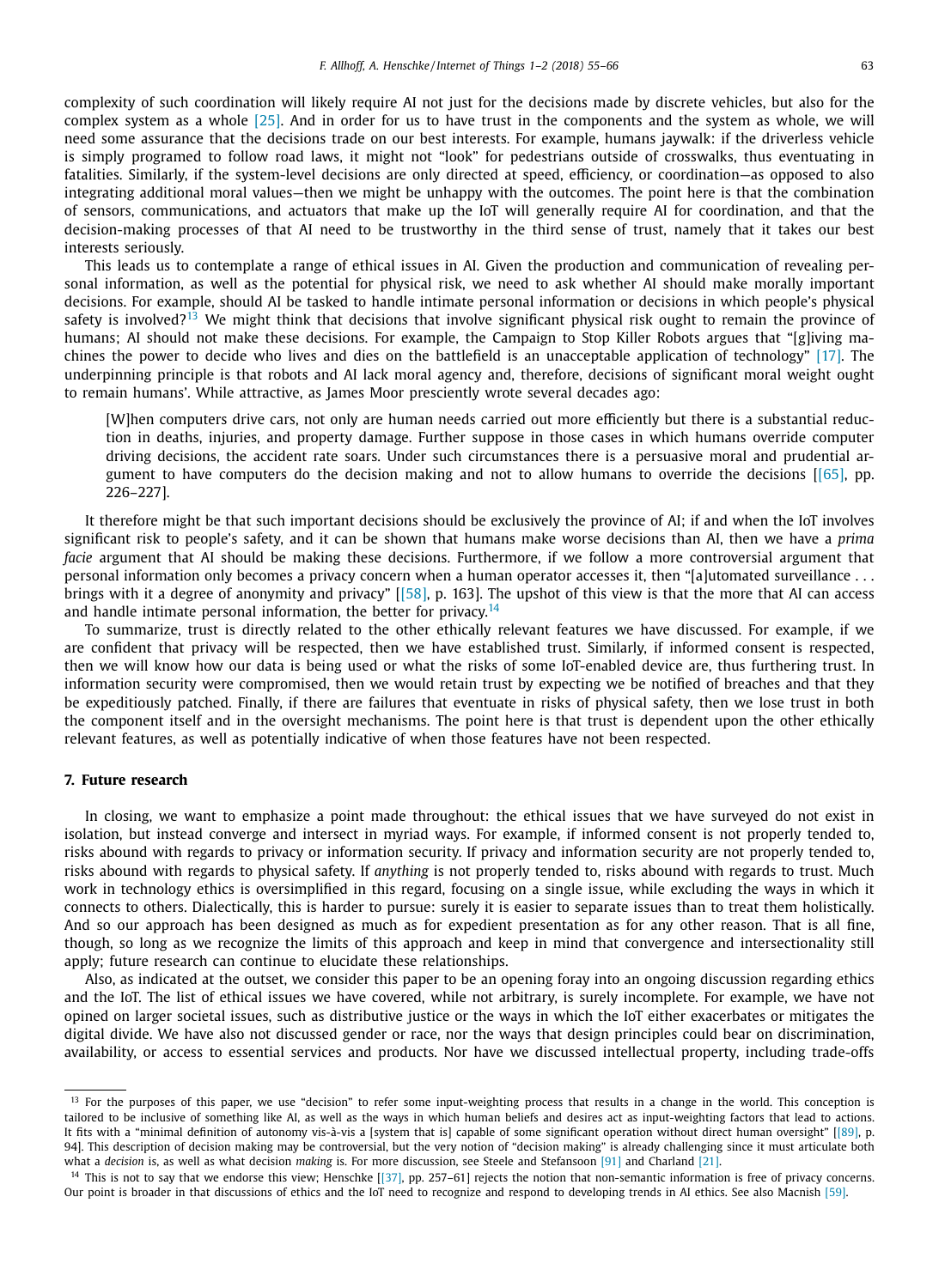<span id="page-9-0"></span>between development and regulation. Indeed, there is much work still to be done, and we encourage others to continue and to expand the conversation. Our aim has not been to be comprehensive, but rather to indicate some ways in which the IoT triggers ethical analysis. In this regard, our hope is that informed consent, privacy, information security, physical safety, and trust is foundational—in the sense that they are useful starting points that adhere to short- and mid-term applications and have established literatures, both in general and as pertains to technology ethics.

But while we recognize that our focus has been limited for space constraints, we also want to suggest that at least some of this discussion generalizes. In other words, while we have explored various ethical issues through an IoT lens, those explorations can similarly elucidate discussions beyond simply the IoT context. To give one example, the military applications of the IoT are likely to be immense. While there has been increasing attention to cybernorms, specifically as relates to cyberwarfare [5,56,57,84], until recently, the cyberwarfare discussion has tended to focus on state-state conflict (e.g., Stuxnet), or state-substate conflict (e.g., North Korea hacking Sony) [\[57\].](#page-10-0) Substate-substate conflict has largely been ignored in this debate, and that is where much of the IoT action will fall. Furthermore—but relatedly—the cyberwarfare debate tends to be about different issues altogether, such as sovereignty, or commensurability (e.g., between cyber- and kinetic attacks). We anticipate that the evolution of the IoT will significantly impact military practices, and the practical issues that will be faced in the military context, including but not limited to the theatres of conflict ought to play a role in shaping the ethical concepts underpinning the just war tradition, ethical espionage, covert operations and the like. And so IoT matters for this context, but so do completely other literatures relating to military ethics and security studies [4].

#### **Acknowledgment**

The authors thank Patrick Lin, Jonathan Milgrim, and Fatos Xhafa for helpful discussions regarding this paper.

#### **References**

- [1] A. [AboBakr,](http://refhub.elsevier.com/S2542-6605(18)30053-2/sbref0001) M. [Azer,](http://refhub.elsevier.com/S2542-6605(18)30053-2/sbref0001) IoT ethics challenges and legal issues, in: Proceedings of the Twelfth [International](http://refhub.elsevier.com/S2542-6605(18)30053-2/sbref0001) Conference on Computer Engineering and Systems, 2017.
- [2] Y. [Agarwal,](http://refhub.elsevier.com/S2542-6605(18)30053-2/sbref0002) A.K. [Dey,](http://refhub.elsevier.com/S2542-6605(18)30053-2/sbref0002) Toward building a safe, secure, and easy-to-use internet of things [infrastructure,](http://refhub.elsevier.com/S2542-6605(18)30053-2/sbref0002) IEEE Comput. 49.4 (2016) 88–91.
- [3] F. [Allhoff,](http://refhub.elsevier.com/S2542-6605(18)30053-2/sbref0003) Risk, precaution, and emerging [technologies,](http://refhub.elsevier.com/S2542-6605(18)30053-2/sbref0003) Stud. Ethic, Law Soc. 3.2 (2009) 1–27.
- [4] F. [Allhoff,](http://refhub.elsevier.com/S2542-6605(18)30053-2/sbref0004) G [Nicholas,](http://refhub.elsevier.com/S2542-6605(18)30053-2/sbref0004) Evans, and Adam Henschke, The Routledge Handbook of Ethics and War: Just War Theory in the [Twenty-First](http://refhub.elsevier.com/S2542-6605(18)30053-2/sbref0004) Century, Routledge, London, 2013.
- [5] F. [Allhoff,](http://refhub.elsevier.com/S2542-6605(18)30053-2/sbref0005) A. [Henschke,](http://refhub.elsevier.com/S2542-6605(18)30053-2/sbref0005) [B. Jay Strawser, Binary Bullets: The Ethics of Cyberwarfare, Oxford University Press, Oxford, 2016.](http://refhub.elsevier.com/S2542-6605(18)30053-2/sbref0005)
- [6] F. [Allhoff,](http://refhub.elsevier.com/S2542-6605(18)30053-2/sbref0006) P. [Lin,](http://refhub.elsevier.com/S2542-6605(18)30053-2/sbref0006) [Nanotechnology](http://refhub.elsevier.com/S2542-6605(18)30053-2/sbref0006) & Society: Current and Emerging Ethical Issues, Springer, Dordrecht, 2008.
- [7] F. [Allhoff,](http://refhub.elsevier.com/S2542-6605(18)30053-2/sbref0007) P. [Lin,](http://refhub.elsevier.com/S2542-6605(18)30053-2/sbref0007) J. [Moor,](http://refhub.elsevier.com/S2542-6605(18)30053-2/sbref0007) J. [Weckert,](http://refhub.elsevier.com/S2542-6605(18)30053-2/sbref0007) Nanoethics: The Social & Ethical Implications of [Nanotechnology,](http://refhub.elsevier.com/S2542-6605(18)30053-2/sbref0007) John Wiley & Sons, Hoboken, NJ, 2007.
- [8] F. [Allhoff,](http://refhub.elsevier.com/S2542-6605(18)30053-2/sbref0008) P. [Lin,](http://refhub.elsevier.com/S2542-6605(18)30053-2/sbref0008) D. [Moore,](http://refhub.elsevier.com/S2542-6605(18)30053-2/sbref0008) What is Nanotechnology and Why Does It Matter: From Science to Ethics, [Wiley-Blackwell,](http://refhub.elsevier.com/S2542-6605(18)30053-2/sbref0008) Oxford, 2010.
- [9] American Law Institute, Uniform [Commercial](http://refhub.elsevier.com/S2542-6605(18)30053-2/sbref0009) Code, American Law Institute, 2002.
- [10] American Medical [Association,](http://refhub.elsevier.com/S2542-6605(18)30053-2/sbref0010) Code of Medical Ethics, American Medical Association, Chicago, 2016.
- [11] S. Banerjee, T. Hemphill, P. Longstreet, "Is IoT a Threat to Consumer Consent?" (unpublished, 2017).
- [12] J. [Barnes,](http://refhub.elsevier.com/S2542-6605(18)30053-2/sbref0011) The Complete Works of Aristotle, 2, Princeton [University](http://refhub.elsevier.com/S2542-6605(18)30053-2/sbref0011) Press, Princeton, 1984.
- [13] F. [Berman,](http://refhub.elsevier.com/S2542-6605(18)30053-2/sbref0012) V. [Cerf,](http://refhub.elsevier.com/S2542-6605(18)30053-2/sbref0012) Social behavior in the Internet of Things, [Commun.](http://refhub.elsevier.com/S2542-6605(18)30053-2/sbref0012) Assoc. Comput. Mach. 60.2 (2017) 6–7.
- [14] A. Bogle, "Strava has published details about secret military bases, and an australian was the first to know," ABC News (2018, 30 January). Available at [http://www.abc.net.au/news/science/2018-01-29/strava-heat-map-shows-military-bases-and-supply-routes/9369490.](http://www.abc.net.au/news/science/2018-01-29/strava-heat-map-shows-military-bases-and-supply-routes/9369490)
- [15] P. [Brey,](http://refhub.elsevier.com/S2542-6605(18)30053-2/sbref0013) Anticipatory ethics for emerging [technologies,](http://refhub.elsevier.com/S2542-6605(18)30053-2/sbref0013) Nanoethics 6.1 (2012) 1–13.
- [16] Business Wire, "Explosive internet of things spending to reach \$1.7 Trillion in 2020, According to IDC" (June 2, 2015). Available at https://www. [businesswire.com/news/home/20150602005329/en/Explosive-Internet-Things-Spending-Reach-1.7-Trillion.](https://www.businesswire.com/news/home/20150602005329/en/Explosive-Internet-Things-Spending-Reach-1.7-Trillion)
- [17] Campaign to Stop Killer Robots, "Learn" (2018). Available at [https://www.stopkillerrobots.org/learn/.](https://www.stopkillerrobots.org/learn/)
- [18] D. Canetti, M.L. Gross, I. Waismel-Manor, "Immune from cyberfire?: The psychological and physiological effects of cyberwarfare." In Allhoff et al. (2016), pp. 157–76.
- [19] *Carpenter v. United States*, 585U.S. (2018).
- [20] E. [Chapman,](http://refhub.elsevier.com/S2542-6605(18)30053-2/sbref0014) T. [Uren,](http://refhub.elsevier.com/S2542-6605(18)30053-2/sbref0014) The Internet of Insecure Things, [Australian](http://refhub.elsevier.com/S2542-6605(18)30053-2/sbref0014) Strategic Policy Institute, Canberra, 2018.
- [21] L.C. Charland, "Decision-making capacity," The Stanford Encyclopedia of Philosophy (2015). Available at [https://plato.stanford.edu/archives/fall2015/](https://plato.stanford.edu/archives/fall2015/entries/decision-capacity) entries/decision-capacity.
- [22] N. Chokshi, "Is Alexa listening?: Amazon echo sent out recording of couple's conversation," New York Times (May 25, 2018). Available at https: [//www.nytimes.com/2018/05/25/business/amazon-alexa-conversation-shared-echo.html.](https://www.nytimes.com/2018/05/25/business/amazon-alexa-conversation-shared-echo.html)
- [23] J. DeCew, "Privacy," *Stanford Encyclopedia of Philosophy* (2018). Available at [https://plato.stanford.edu/entries/privacy/.](https://plato.stanford.edu/entries/privacy/)
- [24] Department of Defense, "DoD News Briefing: Secretary Rusmfeld and Gen. Myers" (February 12, 2002).
- [25] A. [Dreves,](http://refhub.elsevier.com/S2542-6605(18)30053-2/sbref0015) M. [Gerdts,](http://refhub.elsevier.com/S2542-6605(18)30053-2/sbref0015) A generalized nash equilibrium approach for optimal control problems of [autonomous](http://refhub.elsevier.com/S2542-6605(18)30053-2/sbref0015) cars, Optim. Control Appl. Methods 39 (1) (2017) 326–342.
- [26] European Parliament and Council of the European Union, Regulation (EU) 2016/679 (General Data Protection Regulation) (2016).
- [27] G. [Eysenbach,](http://refhub.elsevier.com/S2542-6605(18)30053-2/sbref0016) J.E. [Till,](http://refhub.elsevier.com/S2542-6605(18)30053-2/sbref0016) Ethical issues in qualitative research on internet [communities,](http://refhub.elsevier.com/S2542-6605(18)30053-2/sbref0016) Br. Med. J. 323 (2001) 1103–1105.
- [28] R.R. [Faden,](http://refhub.elsevier.com/S2542-6605(18)30053-2/sbref0017) T.L. [Beauchamp,](http://refhub.elsevier.com/S2542-6605(18)30053-2/sbref0017) A History and Theory of Informed Consent, Oxford [University](http://refhub.elsevier.com/S2542-6605(18)30053-2/sbref0017) Press, Oxford, 1986.
- [29] M. Fisher, "Here's the e-mail trick Petreus and broadwell used to communicate," Washington Post (November 12, 2012). Available at [https://www.washingtonpost.com/news/worldviews/wp/2012/11/12/heres-the-e-mail-trick-petraeus-and-broadwell-used-to-communicate/?utm\\_](https://www.washingtonpost.com/news/worldviews/wp/2012/11/12/heres-the-e-mail-trick-petraeus-and-broadwell-used-to-communicate/?utm_term=.53d9e006c076) term=.53d9e006c076.
- [30] D. [Fletcher,](http://refhub.elsevier.com/S2542-6605(18)30053-2/sbref0018) Internet of Things, in: M. Blowers (Ed.), Evolution of Cyber [Technologies](http://refhub.elsevier.com/S2542-6605(18)30053-2/sbref0018) and Operations to 2035, Springer, Dordrecht, 2015, pp. 19–32.
- [31] L. Franceschi-Bicchierai, "Internet of things teddy bear leaked 2 million parent and kids message recordings," Motherboard (February 27, 2017). Available at: [https://motherboard.vice.com/en\\_us/article/internet-of-things-teddy-bear-leaked-2-million-parent-and-kids-message-recordings.](https://motherboard.vice.com/en_us/article/internet-of-things-teddy-bear-leaked-2-million-parent-and-kids-message-recordings)
- [32] M. Garber, "Email location data led to the discovery of the Petraeus affair," The Atlantic (November 12, 2012). Available at https://www.theatlantic. [com/technology/archive/2012/11/email-location-data-led-to-the-discovery-of-the-petraeus-affair/265093/.](https://www.theatlantic.com/technology/archive/2012/11/email-location-data-led-to-the-discovery-of-the-petraeus-affair/265093/)
- [33] M. Goodman, "The Internet of Things will turn our machines against us," Wired (January 15, 2016). Available at https://www.wired.co.uk/article/ internet-of-hackable-things.
- [34] *Google v. Costeja*, C-131/12 (2014).
- [35] *Griswold v. Connecticut*, 381U.S. 479 (1965).
- [36] S. [Haggard,](http://refhub.elsevier.com/S2542-6605(18)30053-2/sbref0019) J.R. [Lindsay,](http://refhub.elsevier.com/S2542-6605(18)30053-2/sbref0019) North Korea and the sony hack: exporting instability through [cyberspace,](http://refhub.elsevier.com/S2542-6605(18)30053-2/sbref0019) AsiaPacific Issues 117 (2015) 1–8.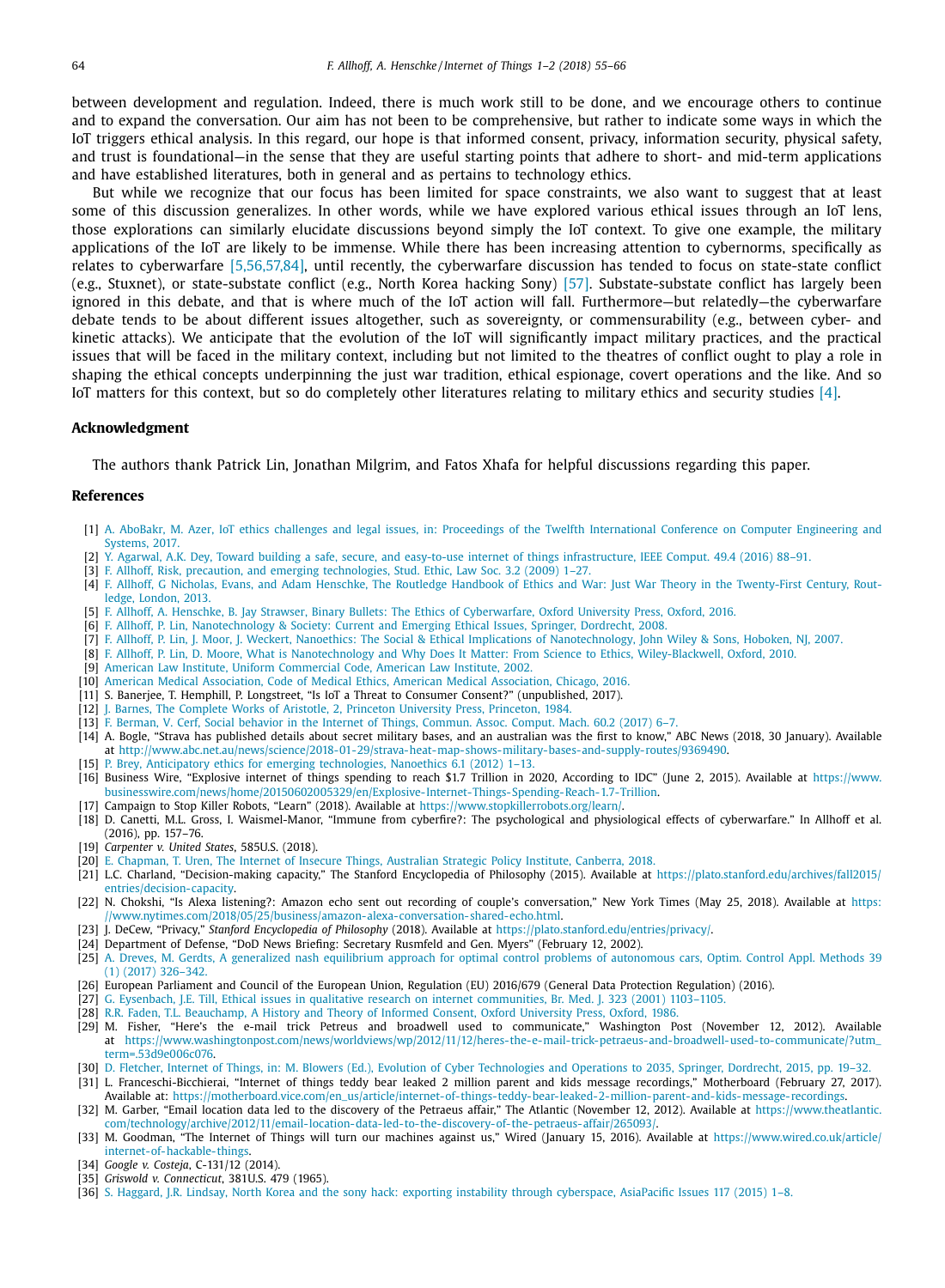- <span id="page-10-0"></span>[37] A. [Henschke,](http://refhub.elsevier.com/S2542-6605(18)30053-2/sbref0020) Ethics in an Age of [Surveillance,](http://refhub.elsevier.com/S2542-6605(18)30053-2/sbref0020) Cambridge University Press, Cambridge, 2017.
- [38] A. [Henschke,](http://refhub.elsevier.com/S2542-6605(18)30053-2/sbref0021) The Internet of Things and dual layers of ethical concern, in: P. Lin, K. Abney, R. Jenkins (Eds.), Robot Ethics 2.0, Oxford [University](http://refhub.elsevier.com/S2542-6605(18)30053-2/sbref0021) Press, New York, 2017, pp. 229–243.
- [39] K. Hill, "How target figured out a teen girl was pregnant before her father did," Forbes (February 16, 2012). Available at https://www.forbes.com/ [sites/kashmirhill/2012/02/16/how-target-figured-out-a-teen-girl-was-pregnant-before-her-father-did/#7f6e25046668.](https://www.forbes.com/sites/kashmirhill/2012/02/16/how-target-figured-out-a-teen-girl-was-pregnant-before-her-father-did/#7f6e25046668)
- [40] K. Hill, S. Mattu, "The house that spied on me," Gizmodo (February 7, 2018). Available at [https://gizmodo.com/the-house-that-spied-on-me-](https://gizmodo.com/the-house-that-spied-on-me-1822429852)1822429852.
- [41] J. Hiner, "New research: most lot devices can be hacked into botnets," TechRepublic (March 7, 2018). Available at https://www.techrepublic.com/ [article/new-research-most- iot-devices-can-be-hacked- into-botnets/.](https://www.techrepublic.com/article/new-research-most-iot-devices-can-be-hacked-into-botnets/)
- [42] R.A. [Hillman,](http://refhub.elsevier.com/S2542-6605(18)30053-2/sbref0022) J.J. [Rachlinski,](http://refhub.elsevier.com/S2542-6605(18)30053-2/sbref0022) [Standard-form](http://refhub.elsevier.com/S2542-6605(18)30053-2/sbref0022) contracting in the electronic age, N.Y.U. Law Rev. 77 (2002) 429-495.
- [43] R. Jenkins, "Cyberwarfare as Ideal War" in Allhoff et al. (2016), pp. 89–114.
- 
- [44] K. [Jones,](http://refhub.elsevier.com/S2542-6605(18)30053-2/sbref0023) "Trust as an Affective [Attitude,",](http://refhub.elsevier.com/S2542-6605(18)30053-2/sbref0023) Ethics 107 (1) (1996) 4–25.<br>[45] M. Kan, IoT botnet highlights the dangers of default passwords," InfoWorld (October 4, 2016). Available at https://www.infoworld.com/articl [password-security/iot-botnet-highlights-the-dangers-of-default-passwords.html.](https://www.infoworld.com/article/3127167/password-security/iot-botnet-highlights-the-dangers-of-default-passwords.html)
- [46] J. [Katz,](http://refhub.elsevier.com/S2542-6605(18)30053-2/sbref0024) Informed [consent—must](http://refhub.elsevier.com/S2542-6605(18)30053-2/sbref0024) it remain a fairy tale, J. Contemp. Health Law Policy 10.69 (1994) 69–91.
- [47] N. Kobie, "The Internet of Things: convenience at a price," The Guardian (March 30, 2015). Available at: https://www.theguardian.com/technology/ [2015/mar/30/internet-of-things-convenience-price-privacy-security](https://www.theguardian.com/technology/2015/mar/30/internet-of-things-convenience-price-privacy-security) .
- [48] D. Kravets, "Makes of internet of things-connected vibrator will settle privacy suit," Ars Technica (December 8, 2016). Available at https://arstechnica. [com/tech-policy/2016/12/maker-of- internet-of-things-connected-vibrator-will-settle-privacy-suit/.](https://arstechnica.com/tech-policy/2016/12/maker-of-internet-of-things-connected-vibrator-will-settle-privacy-suit/)
- [49] M. Lazarescu, "Hacked by your fridge: the internet of things could spark s new wave of cyber attacks," The Conversation (October 6, 2016). Available at https://theconversation.com/hacked-by-your-fridge-the-internet-of-things-could-spark-a-new-wave-of-cyber-attacks-66493.<br>[50] A. Levy, "Cisco Wagers \$1.4 billion on 'Internet of Things," CNBC (February 3, 2016). Availabl
- cisco-wagers-14-billion-on-internet-of-things.html.
- [51] S. [Li,](http://refhub.elsevier.com/S2542-6605(18)30053-2/sbref0025) [L.D.](http://refhub.elsevier.com/S2542-6605(18)30053-2/sbref0025) Xu, S. [Zhao,](http://refhub.elsevier.com/S2542-6605(18)30053-2/sbref0025) The Internet of Things: a survey, Inf. Syst. Front. 17 (2) (2015) [243–259.](http://refhub.elsevier.com/S2542-6605(18)30053-2/sbref0025)
- [52] P. Lin, "Introduction to Robot Ethics" in Lin et al. (2012), pp. 3–16.
- [53] P. [Lin,](http://refhub.elsevier.com/S2542-6605(18)30053-2/sbref0026) K. [Abney,](http://refhub.elsevier.com/S2542-6605(18)30053-2/sbref0026) G. [Bekey,](http://refhub.elsevier.com/S2542-6605(18)30053-2/sbref0026) Robot Ethics: The Ethical and Social [Implications](http://refhub.elsevier.com/S2542-6605(18)30053-2/sbref0026) of Robotics, MIT Press, Cambridge, MA, 2012.
- [54] P. [Lin,](http://refhub.elsevier.com/S2542-6605(18)30053-2/sbref0027) K. [Abney,](http://refhub.elsevier.com/S2542-6605(18)30053-2/sbref0027) R. [Jenkins,](http://refhub.elsevier.com/S2542-6605(18)30053-2/sbref0027) Robot Ethics 2.0, Oxford [University](http://refhub.elsevier.com/S2542-6605(18)30053-2/sbref0027) Press, Oxford, 2017.
- 
- [55] J. Locke, (Indianapolis, IN: Hackett Publishing, 1980). [56] G. Lucas, "Emerging norms for cyberwarfare," in Allhoff et al. (2016), pp. 13–33.
- [57] G. [Lucas,](http://refhub.elsevier.com/S2542-6605(18)30053-2/sbref0028) Ethics and Cyber Warfare, Oxford [University](http://refhub.elsevier.com/S2542-6605(18)30053-2/sbref0028) Press, Oxford, 2016.
- [58] K. [Macnish,](http://refhub.elsevier.com/S2542-6605(18)30053-2/sbref0029) Unblinking eyes: the ethics of automating [surveillance,](http://refhub.elsevier.com/S2542-6605(18)30053-2/sbref0029) Ethics and Information Technology 14 (2) (2012) 151–167.
- [59] K. [Macnish,](http://refhub.elsevier.com/S2542-6605(18)30053-2/sbref0030) The Ethics of Surveillance: An [Introduction,](http://refhub.elsevier.com/S2542-6605(18)30053-2/sbref0030) Routledge, London, 2017.
- [60] S.L. [Mak,](http://refhub.elsevier.com/S2542-6605(18)30053-2/sbref0031) [H.K.](http://refhub.elsevier.com/S2542-6605(18)30053-2/sbref0031) Lau, An [implementation](http://refhub.elsevier.com/S2542-6605(18)30053-2/sbref0031) of toy safety assessment model, in: Proceedings of the IEEE Symposium on Product Compliance Engineering, 2014, pp. 12–16.
- [61] C. Matyszczyk, "Samsung's warning: our smart TVs record your living room chatter," CNET (February 8, 2015). Available at https://www.cnet.com/ [news/samsungs-warning-our-smart-tvs-record-your-living-room-chatter/.](https://www.cnet.com/news/samsungs-warning-our-smart-tvs-record-your-living-room-chatter/)
- [62] C. McLeod, "Trust," Stanford Encyclopedia of Philosophy (2015). Available at [https://plato.stanford.edu/entries/trust/.](https://plato.stanford.edu/entries/trust/)
- [63] J.S. [Mill,](http://refhub.elsevier.com/S2542-6605(18)30053-2/sbref0032) On Liberty, in: E. Rapaport (Ed.), Hackett Publishing, [Indianapolis,](http://refhub.elsevier.com/S2542-6605(18)30053-2/sbref0032) IN, 1978. [64] J. Mohammed, "5 Predictions for the Internet of Things in 2016," World Economic Forum (December 15, 2015). Available at https://www.weforum.
	- [org/agenda/2015/12/5-predictions-for-the- internet-of-things- in-2016/.](https://www.weforum.org/agenda/2015/12/5-predictions-for-the-internet-of-things-in-2016/)
- [65] J. [Moor,](http://refhub.elsevier.com/S2542-6605(18)30053-2/sbref0033) Are there decisions [computers](http://refhub.elsevier.com/S2542-6605(18)30053-2/sbref0033) should never make? Nat. Syst. 1 (4) (1979) 217-229.
- [66] A. [Moore,](http://refhub.elsevier.com/S2542-6605(18)30053-2/sbref0034) Defining privacy, J. Soc. Philos. 39 (3) (2008) 411-428.
- [67] National Telecommunications & Information Administration [NTIA], "Fostering the advancement of the Internet of Things" (January 2017). Available at [https://www.ntia.doc.gov/files/ntia/publications/iot\\_green\\_paper\\_01122017.pdf.](https://www.ntia.doc.gov/files/ntia/publications/iot_green_paper_01122017.pdf)
- [68] R. [Neisse,](http://refhub.elsevier.com/S2542-6605(18)30053-2/sbref0035) G. [Baldini,](http://refhub.elsevier.com/S2542-6605(18)30053-2/sbref0035) G. [Steri,](http://refhub.elsevier.com/S2542-6605(18)30053-2/sbref0035) Y. [Miyake,](http://refhub.elsevier.com/S2542-6605(18)30053-2/sbref0035) S. [Kiyomoto,](http://refhub.elsevier.com/S2542-6605(18)30053-2/sbref0035) A.R. [Biswas,](http://refhub.elsevier.com/S2542-6605(18)30053-2/sbref0035) An agent-based framework for informed consent in the Internet of Things, in: Proceedings of the 2015 IEEE Second World Forum on Internet of Things, 2015, pp. 789–794.
- [69] R. [Nozick,](http://refhub.elsevier.com/S2542-6605(18)30053-2/sbref0036) [Anarchy,](http://refhub.elsevier.com/S2542-6605(18)30053-2/sbref0036) States, and Utopia, Basic Books, New York, 1974.
- [70] S.R. [Peppet,](http://refhub.elsevier.com/S2542-6605(18)30053-2/sbref0037) Regulating the Internet of Things: first steps toward managing [discrimination,](http://refhub.elsevier.com/S2542-6605(18)30053-2/sbref0037) privacy, security, and consent, Texas Law Rev. 93 (2017) 85–178.
- [71] D. [Popescul,](http://refhub.elsevier.com/S2542-6605(18)30053-2/sbref0038) M. [Georgescu,](http://refhub.elsevier.com/S2542-6605(18)30053-2/sbref0038) "Internet of Things: some ethical issues,", USV Annal. Econ. Publ. [Administr.](http://refhub.elsevier.com/S2542-6605(18)30053-2/sbref0038) 13 (2) (2013) 208–214.
- [72] *Pretty v. United Kingdom*, 2346/02 (2002).
- [73] *ProCD, Inc. v. Zeidenberg*, 86 F.3d 1447 (7th Cir. 1996).
- [74] W.L. [Prosser,](http://refhub.elsevier.com/S2542-6605(18)30053-2/sbref0039) [Comparative](http://refhub.elsevier.com/S2542-6605(18)30053-2/sbref0039) negligence, Michig. Law Rev. 51 (4) (1953) 465–508.
- [75] M. Redden, "Tech company accused of collecting details of how customers use sex toys," The Guardian (September 14, 2016). Available at https: [//www.theguardian.com/us-news/2016/sep/14/wevibe-sex-toy-data-collection-chicago-lawsuit.](https://www.theguardian.com/us-news/2016/sep/14/wevibe-sex-toy-data-collection-chicago-lawsuit)
- [76] Reuters, "Uber settles with family of woman killed by self-driving car," The Guardian (March 29, 2018). Available at https://www.theguardian.com/ [technology/2018/mar/29/uber-settles-with-family-of-woman-killed-by-self-driving-car.](https://www.theguardian.com/technology/2018/mar/29/uber-settles-with-family-of-woman-killed-by-self-driving-car)
- [77] C. [Rhodes,](http://refhub.elsevier.com/S2542-6605(18)30053-2/sbref0040) "Democratic business ethics: Volkswagen's emissions scandal and the disruption of corporate sovereignty,", Org. Stud. 37 (10) (2016) 1501–1518.
- [78] P. Roberts, "Pretty much all consumer internet of things vulnerabilities are avoidable," The Security Ledger (September 13, 2016). Available at https: [//securityledger.com/2016/09/pretty-much-all-consumer-internet-of-things-vulnerabilities-are-avoidable/.](https://securityledger.com/2016/09/pretty-much-all-consumer-internet-of-things-vulnerabilities-are-avoidable/)
- [79] S. [Robbins,](http://refhub.elsevier.com/S2542-6605(18)30053-2/sbref0041) A. [Henschke,](http://refhub.elsevier.com/S2542-6605(18)30053-2/sbref0041) Designing for democracy: bulk data and [authoritarianism,](http://refhub.elsevier.com/S2542-6605(18)30053-2/sbref0041) Surveil. Soc. 15.3 (2017) 582–589.
- [80] *Roe v. Wade*, 410U.S. 113 (1973).
- [81] *Rotaru v. Romania*, 28341/95 (2000).
- [82] J. [Rosen,](http://refhub.elsevier.com/S2542-6605(18)30053-2/sbref0042) The right to be [forgotten,](http://refhub.elsevier.com/S2542-6605(18)30053-2/sbref0042) Stanford Law Rev. 64 (2012) 88–92.
- [83] J. [Roy,](http://refhub.elsevier.com/S2542-6605(18)30053-2/sbref0043) 'Polis' and 'Oikos' in [classical](http://refhub.elsevier.com/S2542-6605(18)30053-2/sbref0043) athens, Greece Rome 46 (1) (1999) 1-18.
- [84] M. Schmidt, L. Vihul, "The emergence of international legal norms for cyber-conflict" in Allhoff et al. (2016), pp. 34–55.
- [85] A. Scroxton, "UK IoT research hub opens with support from academic world," ComputerWeekly.com (January 6, 2016). Available at https://www. [computerweekly.com/news/4500270034/UK-IoT-research-hub-opens-with-support-from-academic-world.](https://www.computerweekly.com/news/4500270034/UK-IoT-research-hub-opens-with-support-from-academic-world)
- [86] T.W. [Simpson,](http://refhub.elsevier.com/S2542-6605(18)30053-2/sbref0044) What is trust? Pacif. Philosop. Q. 93 (4) (2012) [550–569.](http://refhub.elsevier.com/S2542-6605(18)30053-2/sbref0044)
- [87] *Sindell v. Abbott Laboratories*, 607 P.2d 924 (Cal. 1980).
- [88] B. Smith, "Facial recognition technology: the need for public regulation and corporate responsibility," Microsoft Issues (July 13, 2018). Available at [https://blogs.microsoft.com/on-the-issues/2018/07/13/facial-recognition-technology-the-need-for-public-regulation-and-corporate-responsibility/.](https://blogs.microsoft.com/on-the-issues/2018/07/13/facial-recognition-technology-the-need-for-public-regulation-and-corporate-responsibility/)
- [89] R. [Sparrow,](http://refhub.elsevier.com/S2542-6605(18)30053-2/sbref0045) Robots and respect: assessing the case against [autonomous](http://refhub.elsevier.com/S2542-6605(18)30053-2/sbref0045) weapon systems, Ethics Int. Affairs 30.1 (2016) 93–116.
- [90] J.A. [Stankovic,](http://refhub.elsevier.com/S2542-6605(18)30053-2/sbref0046) Research [directions](http://refhub.elsevier.com/S2542-6605(18)30053-2/sbref0046) for the Internet of Things, IEEE Int. Things J. 1.1 (2014) 3–9.
- [91] K. Steele, H. Orri Stefánsson, "Decision theory", The Stanford Encyclopedia of Philosophy (2016). [https://plato.stanford.edu/archives/win2016/entries/](https://plato.stanford.edu/archives/win2016/entries/decision-theory/) decision-theory/.
- [92] E. Stewart, "What the government could actually do about Facebook," Vox (April 10, 2018). Available at https://www.vox.com/policy-and-politics/ [2018/4/10/17208322/facebook-mark-zuckerberg-congress-testimony-regulation.](https://www.vox.com/policy-and-politics/2018/4/10/17208322/facebook-mark-zuckerberg-congress-testimony-regulation)